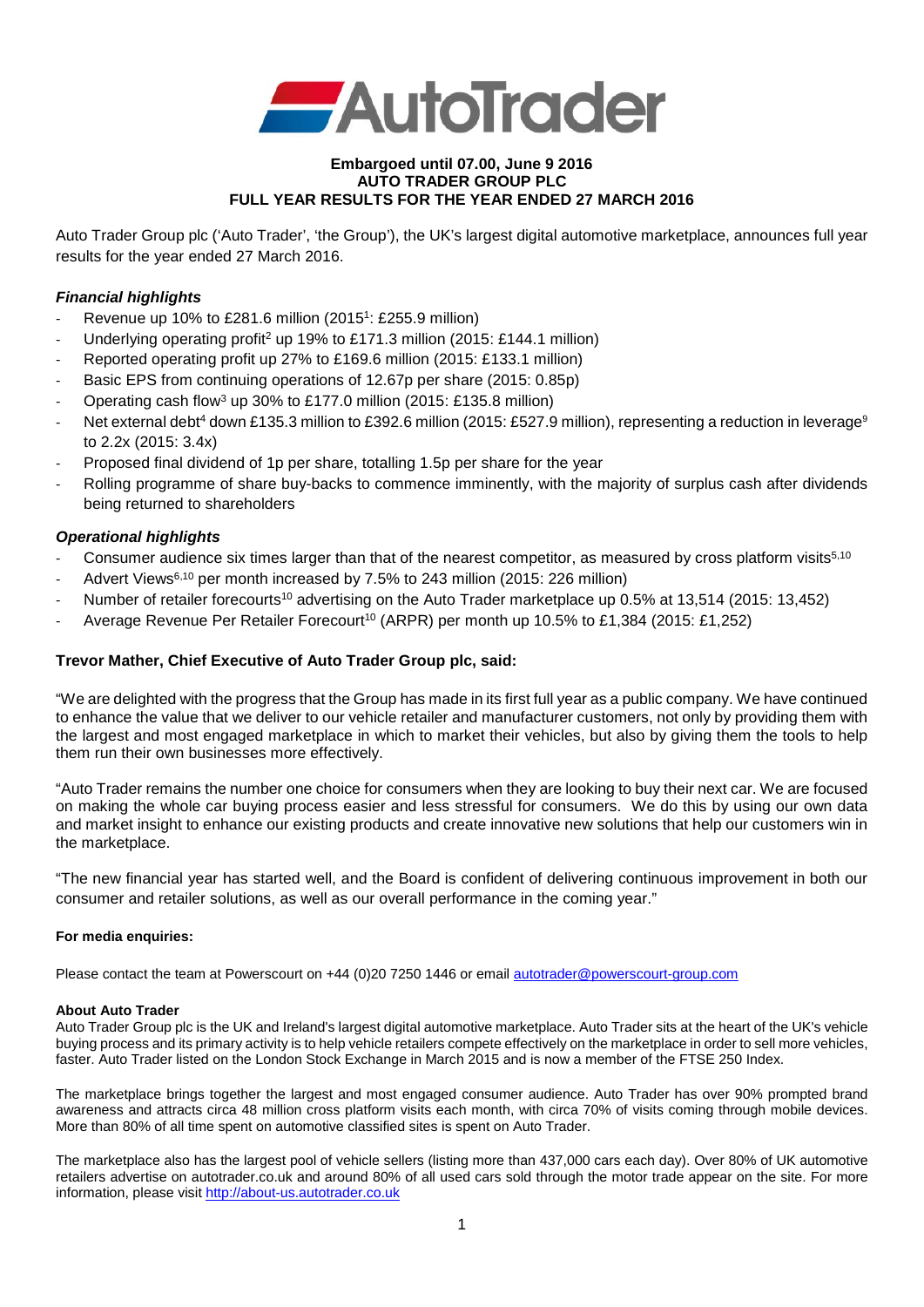## **Summary Financial Performance**

| <b>Continuing operations</b>                                          | <b>Units</b>      | 2016   | 2015 <sup>1</sup> | Change    |
|-----------------------------------------------------------------------|-------------------|--------|-------------------|-----------|
| <b>Income Statement</b>                                               |                   |        |                   |           |
| Trade                                                                 | £m                | 236.4  | 214.8             | 10%       |
| Consumer services                                                     | £m                | 30.3   | 29.0              | 4%        |
| Display advertising                                                   | £m                | 14.9   | 12.1              | 23%       |
| Revenue                                                               | £m                | 281.6  | 255.9             | 10%       |
| Underlying operating profit <sup>2</sup>                              | £m                | 171.3  | 144.1             | 19%       |
| Underlying operating profit margin                                    | $\frac{0}{0}$     | 61%    | 56%               | 5%pt      |
| Operating profit                                                      | £m                | 169.6  | 133.1             | 27%       |
|                                                                       |                   |        |                   |           |
| <b>Earnings per share</b>                                             |                   |        |                   |           |
| Basic earnings per share                                              | pence             | 12.67  | 0.85              | n/a       |
| Adjusted earnings per share <sup>7</sup>                              | pence             | 12.86  | 4.12              | n/a       |
|                                                                       |                   |        |                   |           |
| <b>Cash flow</b>                                                      |                   |        |                   |           |
| Operating cash flow <sup>3</sup>                                      | £m                | 177.0  | 135.8             | 30%       |
| Operating cash conversion <sup>8</sup>                                | $\%$              | 97%    | 87%               | 10%pt     |
| Net external debt <sup>3</sup> at year end                            | £m                | 392.6  | 527.9             | (26%)     |
| Leverage <sup>9</sup>                                                 | times             | 2.2x   | 3.4x              | (1.2x)    |
|                                                                       |                   |        |                   |           |
| <b>Key Performance Indicators</b>                                     |                   |        |                   |           |
| Cross platform visits <sup>5,10</sup>                                 | million per month | 47.3   | 40.3              | 17.4%     |
| Advert Views <sup>6,10</sup>                                          | million per month | 243    | 226               | 7.5%      |
| Number of Retailer forecourts <sup>10</sup>                           | number            | 13,514 | 13,452            | 0.5%      |
| Average Revenue Per Retailer forecourt <sup>10</sup>                  | £ per month       | 1.384  | 1,252             | 10.5%     |
| Number of full-time equivalent employees and contractors 10<br>(FTEs) |                   | 859    | 915               | $(6.1\%)$ |

1. The comparative '2015' references the period ended 29 March 2015 unless otherwise stated.

2. Operating profit before share-based payments and associated national insurance (NI), management incentive plans and exceptional items.

3. Cash generated from continuing operations less capital expenditure in respect of continuing operations.

4. Net external debt is gross external indebtedness, less cash.

5. Audience measured by cross platform visits to the marketplace by comScore.

6. Company measure of the number of inspections of individual vehicle advertisements on the UK marketplace.

7. Adjusted earnings per share is calculated before the charge for share-based payments and associated NI, management incentive plans and exceptional items, and net of the tax effect in respect of these items.

8. Operating cash flow as a percentage of Adjusted underlying EBITDA (earnings before interest, taxation, depreciation and amortisation, sharebased payments and associated NI, management incentive plans and exceptional items, less capitalised development spend (excluding expenditure incurred on building the SingleView order-to-cash billing system)).

9. Net external debt as a multiple of Adjusted underlying EBITDA.

10. Average number during the year.

### **Cautionary statement**

This announcement of annual results does not constitute an invitation to underwrite, subscribe for, or otherwise acquire, dispose of any Auto Trader Group plc shares or other securities nor should it form the basis of or be relied on in connection with any contract or commitment whatsoever. It does not constitute a recommendation regarding any securities. Past performance, including the price at which the Company's securities have been bought or sold in the past, is no guide to future performance and persons needing advice should consult an independent financial advisor.

Certain statements in this announcement constitute forward looking statements (including beliefs or opinions). Any statement in this announcement that is not a statement of historical fact including, without limitation those regarding the Company's future expectations, operations, financial performance, financial condition and business is a forward looking statement. Such forward looking statements are subject to risks and uncertainties that may cause actual results to differ materially. These risks and uncertainties include, among other factors, changing economic, financial, business or other market conditions. These and other factors could adversely affect the outcome and financial effects of the plans and events described in this results announcement. As a result you are cautioned not to place reliance on such forward looking statements. Except as is required by the Listing Rules, Disclosure and Transparency Rules and applicable laws, no undertaking is given to update the forward-looking statements contained in this document, whether as a result of new information, future events or otherwise.

Nothing in this announcement should be construed as a profit forecast. This announcement has been prepared for the Group as a whole and therefore gives greater emphasis to those matters which are significant to Auto Trader Group plc and its subsidiary undertakings when viewed as a whole.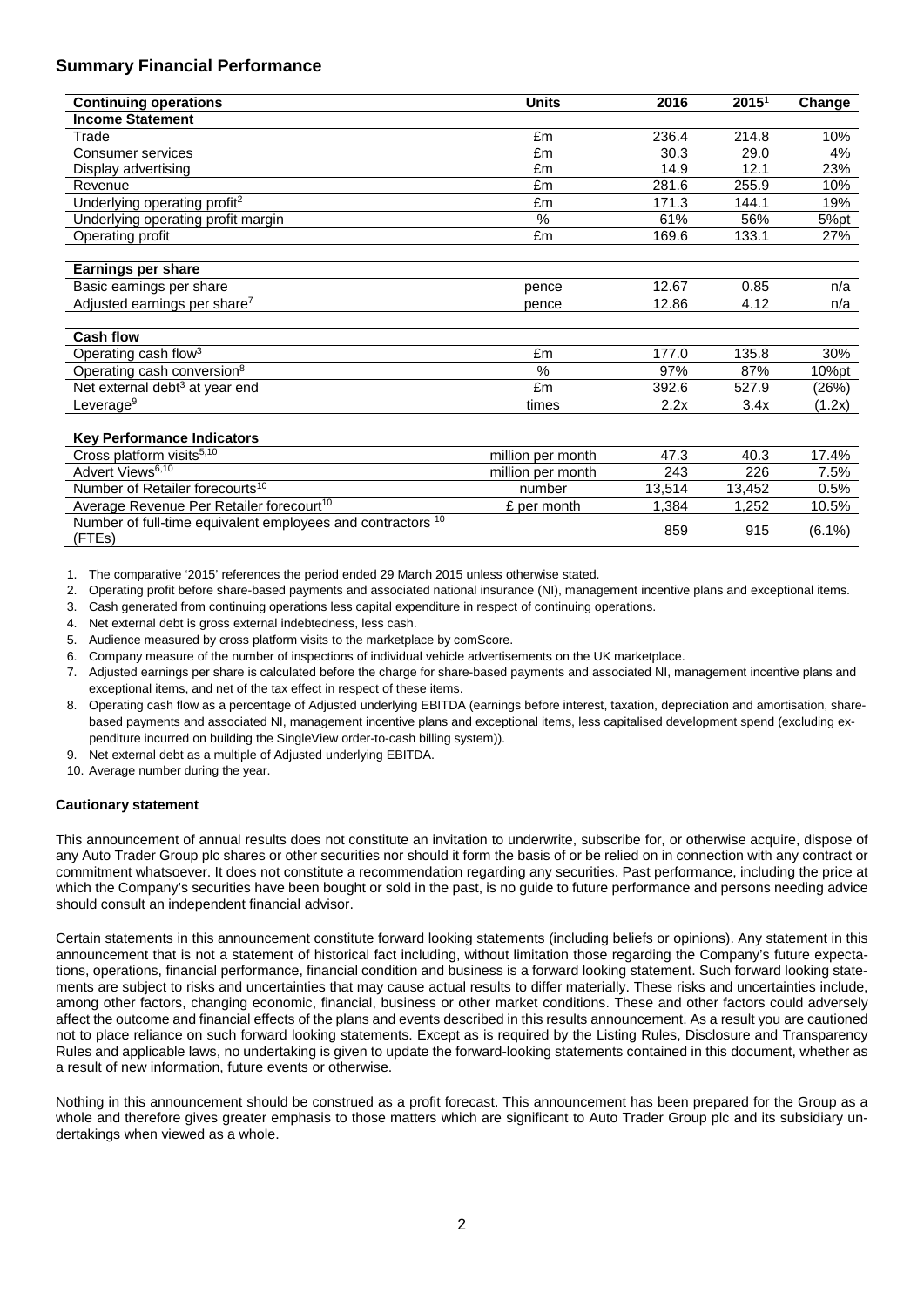## **Operating Review**

Even in a culture that welcomes change like Auto Trader's, this has been a truly landmark year. In our first year as a listed company, we have significantly increased both the consumer audience that visits our marketplace and their engagement on our sites. We have substantially increased the value we deliver to vehicle retailers and continued the transformation of the way in which we manage our customer relationships. Whilst doing this, we have delivered an outstanding performance, improving our revenue and underlying operating profit to levels that exceeded initial expectations.

## **Summary of operating performance**

Our operating results reflect an excellent year for the business. Revenue growth of 10% was achieved through the positive contribution of all three of our revenue streams (trade, consumer services and display advertising).

## *Trade*

In trade, we increased the value delivered to our customers through a greater number of cross platform visits and higher levels of consumer engagement resulting in 7.5% growth in advert views - the equivalent of an extra six vehicles being viewed every second on the marketplace. Consumers spent over 676 million minutes a month on our site (March 2016) compared to 458 million a year previously. Our share of minutes spent on automotive digital classifieds rose to 85% (2015: 76%)<sup>1</sup>. Beyond the increased levels of response, we have further embedded the use of data driven products which aim to improve the day-to-day operational efficiency within our retailers' businesses. Market conditions were buoyant, resulting in an increased number of transactions. This helped to increase the number of cars listed on our site as did a modest growth in average retailer forecourts to 13,514. Those contributing factors helped drive Average Revenue per Retailer (ARPR) 10.5% higher to £1,384 per month.

### *Consumer services*

Growth in consumer services of 4% was pleasing in light of the increasingly competitive nature of this sector aided by our motoring services products (offered to consumers at the point of purchase), which saw growth similar to the previous year.

### *Display advertising*

A strong display advertising performance continued the momentum from the previous year, with revenue up 23%. Improved relationships with agencies combined with new, improved advertising formats, in particular homepage takeovers, were the main drivers of this growth.

## *Operating efficiencies*

We seek to be as lean as possible and to enable our teams to be as productive as they can be, which generally requires fewer, but better paid people. This year we reduced our headcount (including contractors) from 915 to 859.

Our marketing spend grew to £15.7m – an increase of 2% above last year, well below our revenue growth of 10%. This moderate increase enabled us to drive all of our brand and audience initiatives, including the continuance of our 2015 brand-led campaign on TV, video on demand and online, and the introduction of a new marketing campaign focused on our online valuation tool, new part-exchange product and discovery search functionality. Other costs and capital expenditure were in line with expectations.

Revenue growth, coupled with lower costs, delivered a 5 percentage points improvement in Underlying operating profit margin to 61%.

## **Our strategy**

Our strategy is to provide the UK and Ireland's leading digital automotive marketplace and help improve the process of buying and selling vehicles for consumers and retailers alike. Critical to this are a smooth online experience for consumers and the provision of data driven intelligence for vehicle retailers.

### **Our market**

Worth approximately £90 billion, the new and used car markets are a substantial part of the UK economy. In 2015 it was estimated that there were 34 million cars in the UK and 10 million car transactions. New car registrations have increased over the last four years, growing year-on-year in 50 of the last 51 months according to the Society of Motor Manufacturers and Traders (SMMT). They reached 2.67 million in the 12 month period to March 2016, exceeding pre-recession levels.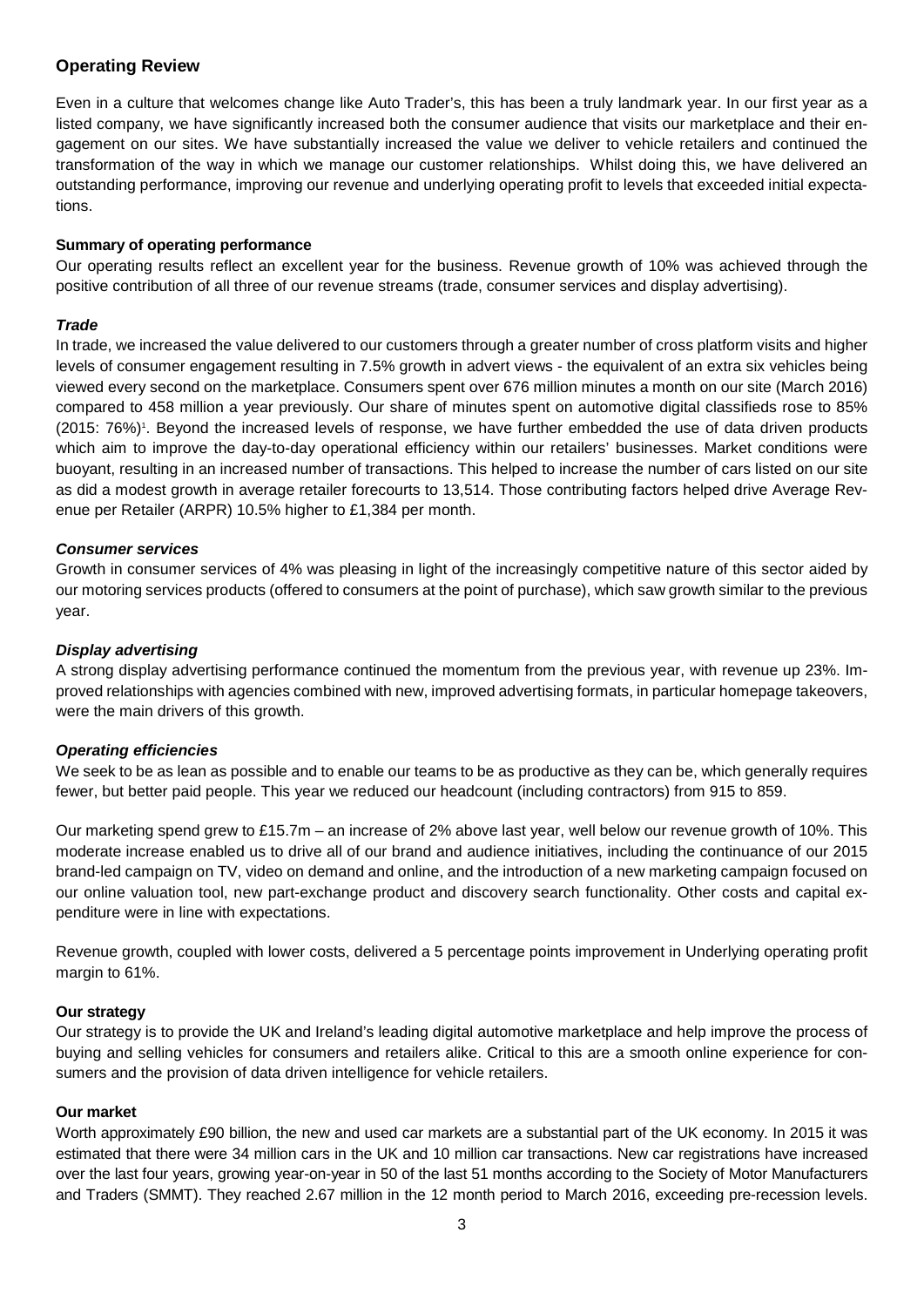New car transaction growth is translating into used car transaction volumes, with total used car transactions up 6% in the year to March 2016. We expect used car transactions to continue to grow on the back of recent new car registration strength.

But it's not just consumer confidence and economic recovery that are responsible for growth in both new and used car markets. The availability of competitive and diverse finance options (often heavily incentivised) has made it easier than ever to secure bespoke and affordable funding arrangements for new or used cars. Personal Contract Purchase (PCP) agreements grew again as predicted, accounting for over three quarters of consumer new car deals and over a third of used car deals in 2016<sup>2</sup>, as financing used cars becomes increasingly popular amongst UK car buyers.

### **Investing in innovation**

Over the past year we have continued to innovate, in particular through exposing the key insights from our massive data sources.

There are over 80,000 variations of make and model of cars available to buy in the UK. Even for confident buyers, this is a bewildering choice. To help consumers decide which car they want to buy, this year we introduced a new way of searching for vehicles – 'discovery search', which allows a buyer to search for cars if they don't know the make or model they want, e.g. by the number of seats, fuel type or on price alone. Additionally, we now have over 700 expert reviews of vehicles (an increase of 20%), which have received over eight million page views this year, and over 45,000 owner reviews on site, helping consumers compare and choose. These innovations have improved the value we provide to consumers.

Part-exchange is the most efficient way for retailers to acquire stock. Our research shows that 81% of consumers<sup>3</sup> said they would be more likely to consider part-exchange if they could get a trusted price online for their car before turning up at the dealership. In order for us to help our retailers win in the marketplace and ultimately make the industry more transparent and more efficient, we launched a new part-exchange tool last year. Over 60% of all classified retailer adverts now feature the part-exchange tool.

Consumers conducted 13.7 million valuations on Auto Trader during the year, an increase of 38% from the previous year, receiving a real time retail value for their car. There were also 30.1 million trade valuations conducted (2015: 23.8 million) as we focus on embedding the insight we have into valuations across the marketplace, so they become the benchmark for both consumers and retailers.

## **Putting data at the core**

We have continued to develop our data driven products to help retailers manage their forecourts effectively in order to optimise their margin and stock turn, with over 1,900 forecourts now using them. We continue to develop these tools and believe more retailers will take advantage of these products.

Findings from Auto Trader's Annual Car Buying Report found that of those consumers looking at classified sites in the new car buying process, 85% used Auto Trader and 48% said Auto Trader was the most influential source - twice as much as the nearest website<sup>3</sup>. To capitalise on this opportunity, we launched new bespoke branded content solutions so that manufacturers could use new formats and editorial partnerships to reach these car buyers. We have also innovated the format of the advertising we offer, including native adverts on mobile platforms, and have combined these with a data driven targeting solution powered by a new data management platform, allowing vehicle manufacturers to put their brand in front of the most relevant consumers at every stage in the car buying journey. This, coupled with our new branded content solutions and advertising formats, provides a compelling proposition for manufacturers.

We focus on assisting media agencies to drive better return on investment for their clients from their marketing and on helping to improve the effectiveness of their retailer relationships.

## **Enhancing our organisational structure**

With the transition from print to digital complete, the last year has been one of greater organisational continuity than in previous years. However, we continue to make significant changes to improve our relevance to our market. First, we brought together our audience acquisition and brand marketing functions, to ensure that those who were responsible for growing our audience were also responsible for ensuring that that audience was engaged. Secondly, we have merged together our retailer and consumer product teams who now follow an end-to-end, test and learn product development approach. Across the business, we release over 50 software updates every week. Thirdly, we transformed our sales and service function, integrating them together, and implemented a new 'Challenger' sales model across the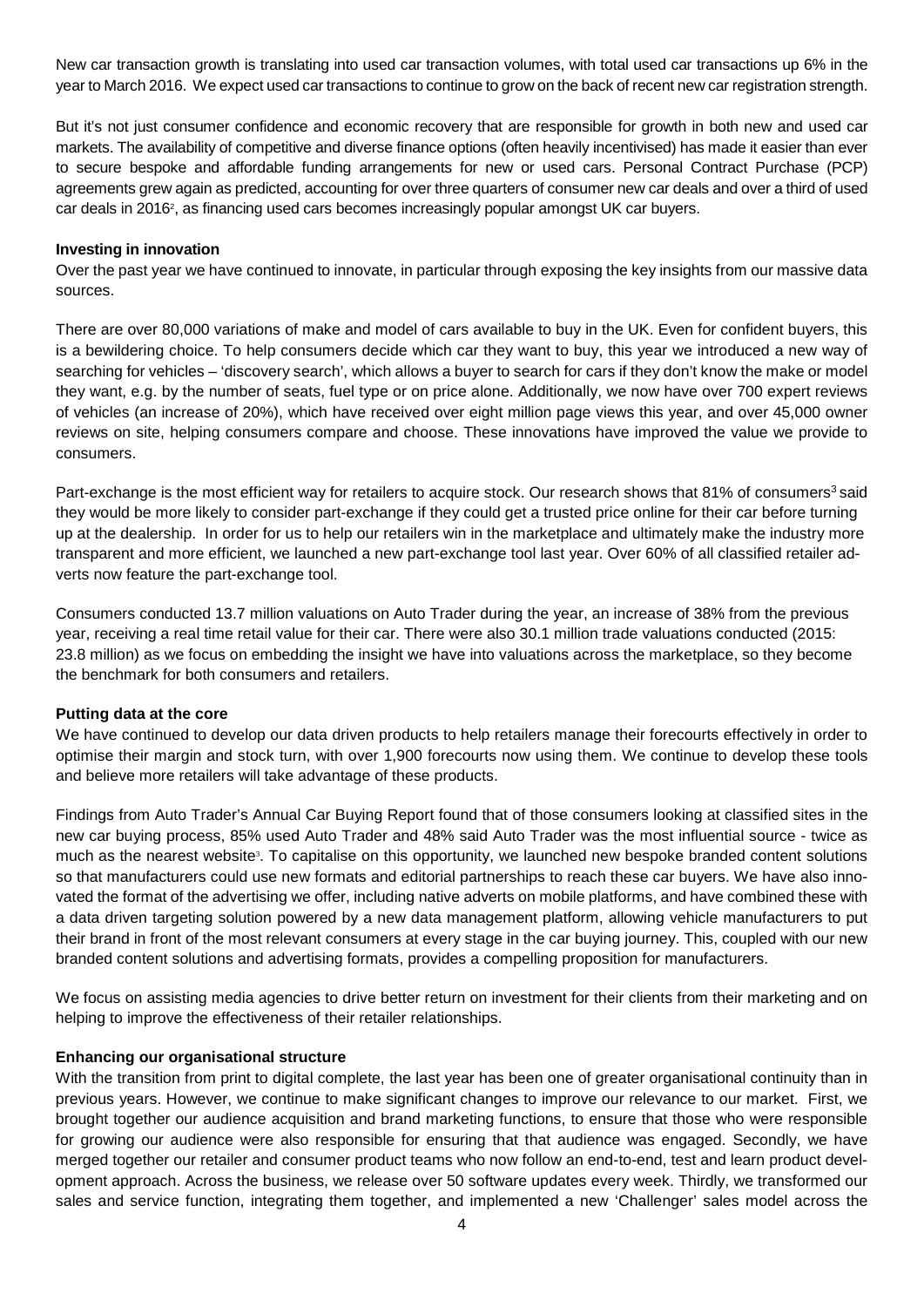organisation, which we believe will help us deliver the strategic consultancy relationship we strive for with our retailer customers.

The commitment and enthusiasm of our people are vital to our continued success, and 97% of employees have said that they would recommend Auto Trader as an employer<sup>4</sup>.

## **Our Board**

Since our IPO in March 2015, we have appointed three new Independent Non-Executive Directors to our Board, following the departure of Tom Hall, Nick Hartman and Chip Perry. David Keens, formerly Group Finance Director of NEXT plc has taken on the roles of Senior Independent Director and Audit Committee Chairman. Jill Easterbrook, until recently a senior executive at Tesco Plc, has taken on the role of Remuneration Committee Chairman and Jeni Mundy, a senior executive at Vodafone Group Plc, brings a huge depth of knowledge of the fast changing mobile data environment. All three serve on our Audit, Remuneration and Nomination committees.

The composition of the Board is now fully compliant with the UK Corporate Governance Code.

## **Outlook**

The new financial year has started well. Based upon having the largest consumer audience, healthy relationships with our retailers, a robust car buying market and a modest cost base decrease, the Board is confident of further growth in the coming year.

Footnotes:

- 1. comScore MMX MP March 2016 data
- 2. According to the Finance and Leasing Association
- 3. Auto Trader's Market Report research surveyed 5,000 consumers in December 2015
- 4. According to Glassdoor, the UK's fastest growing jobs and recruiting site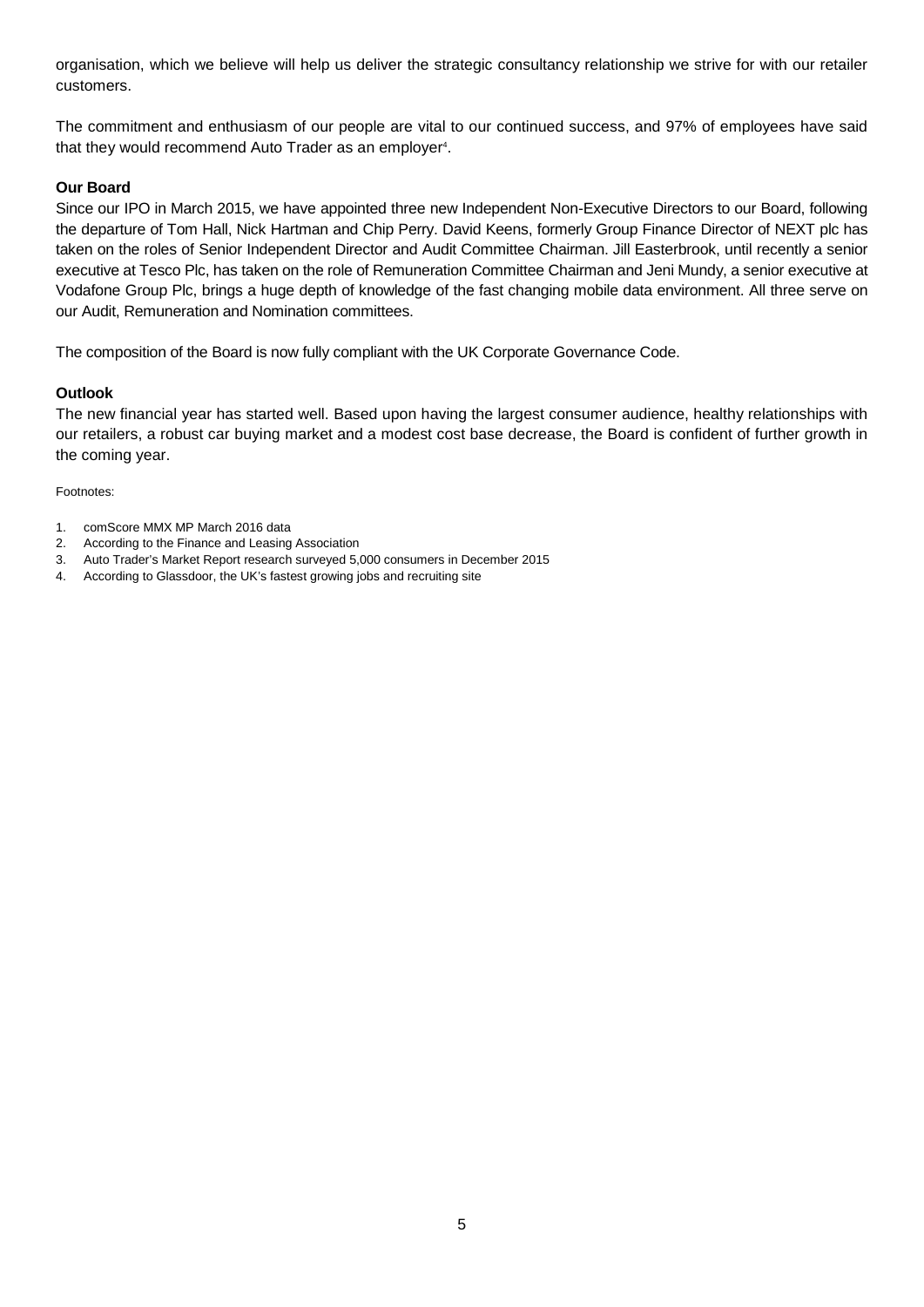## **Financial review**

### **Revenue**

In 2016, revenue grew by 10% to £281.6m (2015: £255.9m). Growth in Retailer revenue was the main contributor to overall growth aided by continued improvement in Display advertising revenue.

|                     | 2016<br>£m | 2015<br>£m | Change |
|---------------------|------------|------------|--------|
| Retailer            | 224.5      | 202.1      | 11%    |
| Home Trader         | 11.5       | 10.3       | 12%    |
| Other               | 0.4        | 2.4        | (83%)  |
| <b>Trade</b>        | 236.4      | 214.8      | 10%    |
| Consumer services   | 30.3       | 29.0       | 4%     |
| Display advertising | 14.9       | 12.1       | 23%    |
| <b>Total</b>        | 281.6      | 255.9      | 10%    |

Trade revenue increased by 10% to £236.4m (2015: £214.8m) with Retailer revenue growing by 11% year-on-year to £224.5m (2015: £202.1m). Revenue generated from the Selling Pillar of classified advertising products increased 11% to £200.0m (2015: £180.1m), representing 89% of total retailer revenue (2015: 89%).

The majority of revenue growth was achieved through an improvement in monthly ARPR which rose 10.5% to £1,384 (2015: £1,252). Next year high single digit growth in ARPR is expected.

Whilst the average number of retailer forecourts per month was similar to last year at 13,514 (2015: 13,452), we have strengthened our position with franchise groups whilst consolidating the gains made in the previous year in our independent retailer customer base. This has been achieved against a backdrop of consolidation of ownership in the industry and therefore we expect retailer forecourts to remain stable again next year.

The £132 increase in monthly ARPR was achieved from all four of Auto Trader's growth drivers: stock, price, cross sell and up-sell. Across all vehicle segments the increase in paid-for stock listings accounted for 44% of the ARPR increase, with the average number of listings of vehicles on autotrader.co.uk increasing year-on-year due to continued buoyancy in the automotive market, retailers increasingly recognising the value of advertising all of their vehicles on our marketplace, and operational improvements to help retailers list their stock of vehicles more easily. The implementation of a new billing system and a focus on rate harmonisation also helped to remove past allowances and discounts between paid for and listed units of stock. Price increases accounted for 31% of the growth in ARPR as we implemented rate changes linked to the value provided, as well as continued harmonisation of rates to address legacy arrangements and anomalies.

Cross sell of retailing solutions products contributed £15 to ARPR growth, diluted slightly by the decision to terminate a number of low margin products where we acted as a reseller. Cross sell growth of 11% was mainly driven by continued increases in the number of retailer forecourts that are using our data products, now around 1,900 retailer forecourts (2015: around 1,100).

Home trader revenue increased 12% to £11.5m (2015: £10.3m) underpinned by a buoyant market and launches of a number of new, higher yielding, packages which resulted in both increased volumes and yield. Other revenue fell £2.0m with the closure of our manufacturer website business, 2nd Byte, in June 2015.

Consumer services revenues increased 4% to £30.3m (2015: £29.0m). Private revenue grew faster than in previous years despite an increasingly competitive market, growing 4% to £23.3m (2015: £22.5m). Whilst we benefited from a greater proportion of our customers opting to take higher yielding premium packages to increase the prominence of their advert, we also saw strong volumes, particularly in the second half of the year. Increased audience growth enabled us to deliver more leads to our partners resulting in an 8% growth in motoring services revenue to £7.0m (2015: £6.5m). Overall we anticipate consumer services revenue will continue to grow moderately.

Display advertising revenue increased by 23% to £14.9m (2015: £12.1m). An increase in average yield resulted from a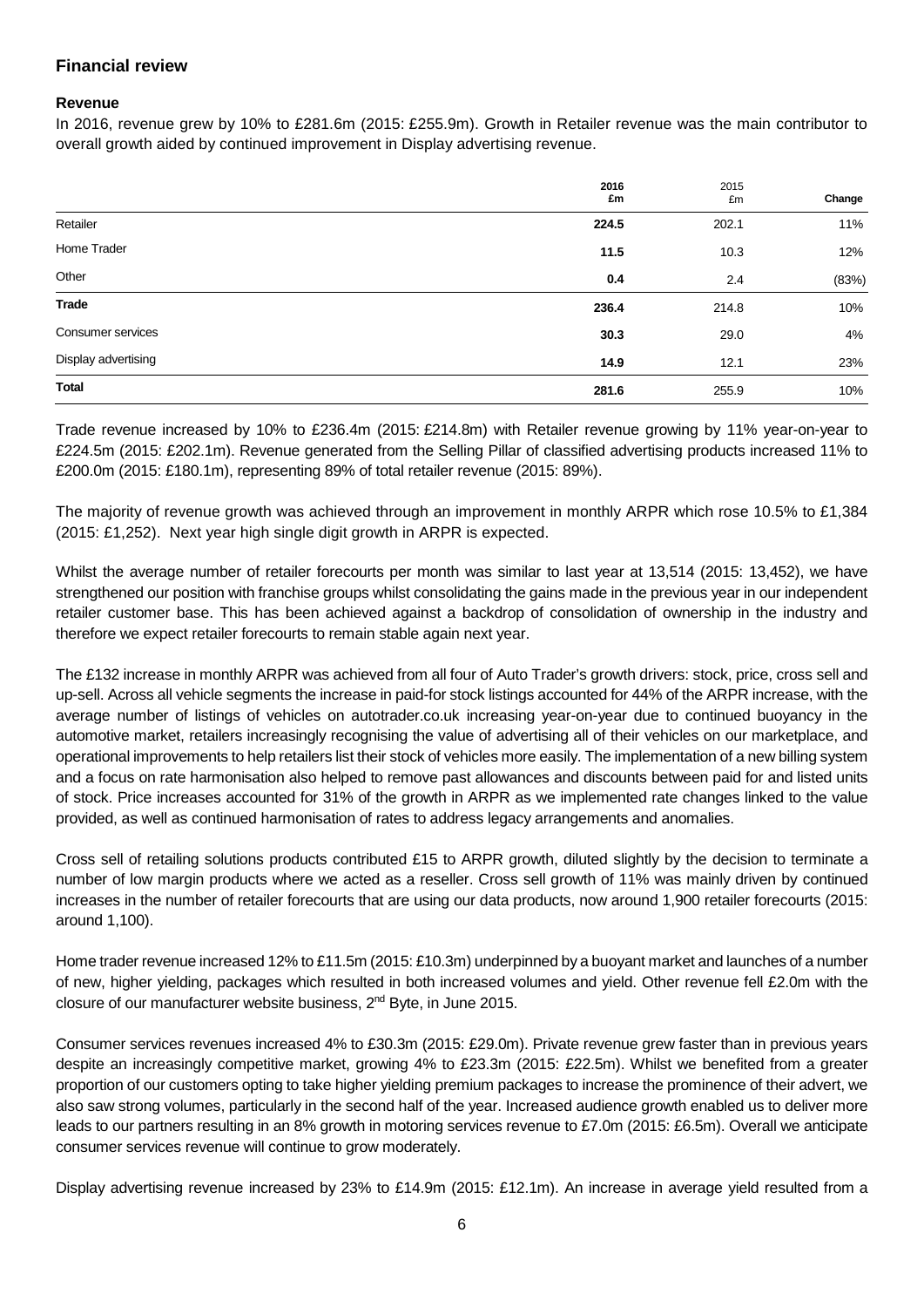greater demand for premium and bespoke products, with manufacturers and their agencies recognising the value in reaching our audience. Homepage takeovers increased in volume by over 75% in the year. Premium products accounted for 69% of revenue, up 3 percentage points on the previous year. Looking ahead to the opportunities the Group has in this area, the expectation is for continued revenue growth at recent levels.

## **Underlying operating profit**

Underlying operating profit increased by 19% to £171.3m (2015: £144.1m) with Underlying operating profit margin improving by 5 percentage points to 61% (2015: 56%).

The Group reports non-underlying items in the Income Statement to highlight the impact of one-off and other discrete items and to allow better interpretation of the underlying performance of the business. These include exceptional items, IFRS 2 charges in respect of share-based payments (and associated NI) and costs related to management incentive schemes linked to the previous private ownership of the Group.

In order to provide comparability of results from period to period, and with listed peer companies, the Directors consider Underlying operating profit to be the most appropriate indicator of the performance of the business.

Adjusted underlying EBITDA was previously used to reflect the underlying performance of the business as it reflected both the impact of non-underlying items and the change in approach to technology development implemented in September 2013. This resulted in less of the Group's expenditure on internal development salaries meeting the requirements for capitalisation. As this approach to technology development has been consistent in both the current and prior periods, there is no need to make an adjustment for the change in approach to technology development. Adjusted underlying EBITDA continues to be used to calculate two of the Group's key performance indicators: cash conversion and leverage; the former in order to be consistent with past reporting and the latter to match the definition of leverage in the Group's Senior Facilities Agreement.

In its first full year as a listed company, the Group has implemented a Share Incentive Plan ('SIP'), its first Sharesave plan ('SAYE') and a Performance Share Plan ('PSP'). As the Directors intend to implement additional PSP schemes in the future, the share-based payment charge is likely to increase year-on-year until a steady state of three PSP schemes is reached. Therefore, the Directors consider it appropriate to make an adjustment for IFRS 2 charges and the associated national insurance costs until the steady state is reached, most likely in 2018.

Management incentive plans and share-based payment schemes implemented under the previous private ownership have been disclosed as non-underlying in the prior year.

The table below provides a reconciliation from operating profit to Underlying operating profit and to Adjusted underlying EBITDA.

|                                        | 2016<br>£m | 2015<br>£m |
|----------------------------------------|------------|------------|
| <b>Operating profit</b>                | 169.6      | 133.1      |
| Share-based payments and associated NI | 2.5        | 3.7        |
| Management incentive plans             |            | 1.9        |
| Exceptional items                      | (0.8)      | 5.4        |
| Underlying operating profit            | 171.3      | 144.1      |
| Depreciation and amortisation          | 10.6       | 12.5       |
| <b>Adjusted underlying EBITDA</b>      | 181.9      | 156.6      |

Underlying administrative expenses (defined as administrative expenses before share-based payments and associated national insurance, management incentive plans and exceptional items) reduced by 1% to £110.3m (2015: £111.8m) as the business continues to realise operating efficiencies.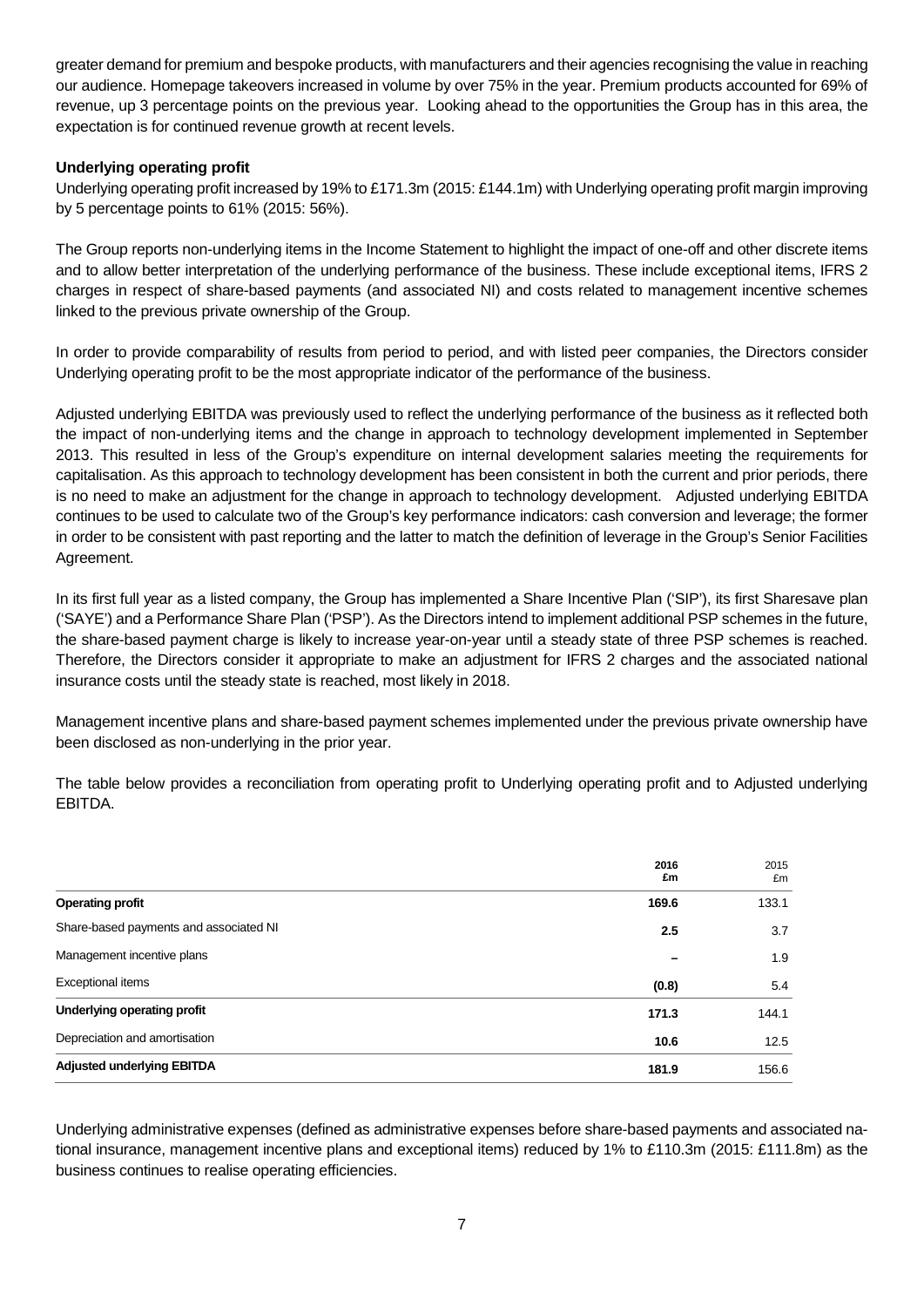People costs comprise staff costs of £51.1m (2015 £50.3m) and third party contractor costs of £0.4m (2015 £1.4m). Redundancy and staff related restructuring costs are also included in people costs, other than those classified as exceptional items. Overall, people costs decreased by £0.2m to £51.5m (2015: £51.7m) with the full year effect of the office centralisation project leading to a 6% decrease in average FTEs (including contractors) to 859. Further large scale restructuring is not expected in the foreseeable future so changes in FTE levels will be more organic and steady rather than the step changes we have seen in the past. The decrease in people costs resulting from reduced FTE levels was offset in part by an increase in the average cost per FTE as we continue to recognise the importance of attracting and retaining high calibre employees who are fluent in digital.

Targeted marketing campaigns together with a shift towards product advertising contributed to audience growth in the year with cross platform visits up 3% to 47.9m, supported by marketing spend 2% higher. However, spend as a proportion of revenue fell in the year to 5.6% (2015: 6.0%). Depreciation and amortisation decreased by 15% to £10.6m (2015: £12.5m) as past development costs became fully amortised in the year.

With our cost base well under control and further reduction in depreciation and amortisation, we expect underlying administrative expenses to continue to decline modestly next year and our Underlying operating profit margin to improve further.

## **Share-based payments**

The Group has implemented a number of share schemes during the year and, in accordance with IFRS 2, has recognised a non-cash charge of £2.3m. National insurance costs of £0.2m have been accrued, where applicable, on the potential employee gains on share-based incentives granted.

In April 2015, all eligible employees were offered free shares under the SIP, valued at £3,600 each at the time of the award and the Company also implemented a SAYE scheme for the benefit of Group employees with the grant made in September 2015. In June 2015, the Executive Directors and a number of senior management were granted nil cost options under the PSP.

The implementation of additional PSP schemes in the future, combined with implementation of the SAYE scheme only part way through 2016, means that the charge for share-based payments is likely to at least double in financial year 2017.

### **Exceptional items**

In the previous year, the Group centralised into two offices and made provisions for future lease and dilapidation costs for a number of offices which were vacated. Following an initiative to exit these properties early, and to secure cash discounts where possible, the Group has successfully ended its commitment on seven properties in the period at a cost below that originally anticipated. As a result, an exceptional credit of £0.8 million has been recognised in the Income Statement following the release of provisions no longer required.

## **Profit before tax**

Profit before tax increased to £155.0m (2015: £10.9m) reflecting the reported Operating profit performance whilst net finance costs decreased by £107.6m to £14.6m (2015: £122.2m). The substantial reduction in finance costs was the result of nonrecurrence of a significant exceptional item and the change in capital structure in the previous year that allowed the Group to operate with a lower level of less expensive debt.

### **Taxation**

The Group tax charge of £28.3m represents an effective tax rate of 18% (2015: 22%) which is lower than the average standard UK rate of 20% (2015: 21%). The principal reason for the difference was the release of a £2.0m historic current tax provision that is no longer required.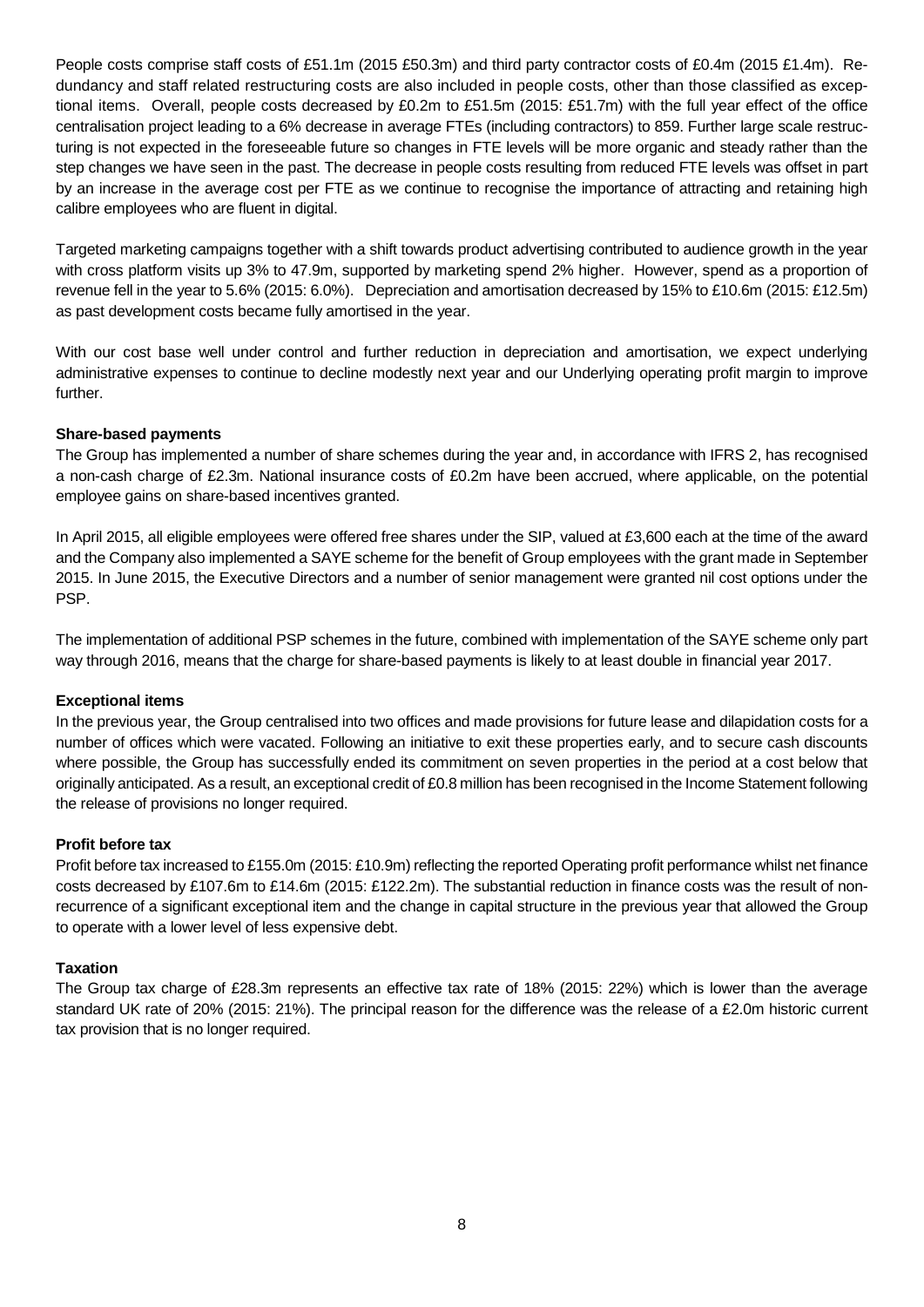## **Earnings per share**

Basic earnings per share from continuing operations was 12.67 pence (2015: 0.85 pence).

Adjusted basic earnings per share from continuing operations increased to 12.86 pence (2015: 4.12 pence). The table below shows the effect on the Group's earnings from continuing operations of share-based payments and associated NI, management incentive plans and exceptional items.

| <b>Continuing operations</b>                                                                                                                           | 2016<br>£m | 2015<br>£m |
|--------------------------------------------------------------------------------------------------------------------------------------------------------|------------|------------|
| Profit from continuing operations                                                                                                                      | 126.7      | 8.5        |
| Share-based payments and associated NI                                                                                                                 | 2.5        | 3.7        |
| Management incentive plans                                                                                                                             |            | 1.9        |
| Exceptional items                                                                                                                                      | (0.8)      | 5.4        |
| Exceptional finance cost                                                                                                                               |            | 29.4       |
| Tax effect                                                                                                                                             | 0.2        | (7.7)      |
| Total adjusted profit from continuing operations                                                                                                       | 128.6      | 41.2       |
| Weighted average number of ordinary shares in issue (assumed to be shares in issue at 29 March 2015<br>year end for the comparative period) (millions) | 1,000      | 1,000      |
| Adjusted earnings per share from continuing operations                                                                                                 | 12.86p     | 4.12p      |

## **Cash flow and net external debt**

2016 saw another year of growth in cash generation with operating cash flows from continuing operations 30% higher at £177.0m (2015: £135.8m), resulting in cash conversion of 97% (2015: 87%).

|                                                | 2016<br>£m | 2015<br>£m |
|------------------------------------------------|------------|------------|
| Underlying operating profit                    | 171.3      | 144.1      |
| Depreciation and amortisation                  | 10.6       | 12.5       |
| Adjusted underlying EBITDA                     | 181.9      | 156.6      |
| Movement in working capital                    | 2.5        | (1.9)      |
| Exceptional items (excluding IPO costs)        | (4.3)      | (9.8)      |
| Continuing capital expenditure                 | (3.1)      | (9.1)      |
| Operating cash flow from continuing operations | 177.0      | 135.8      |
| Operating cash conversion                      | 97%        | 87%        |

Exceptional cash outflows (excluding IPO costs) decreased by £5.5m to £4.3m (2015: £9.8m) as the restructuring and office centralisation project started in prior years were concluded. Investment in capital expenditure decreased by £6.0m to £3.1m (2015: £9.1m), as 2015 required £6.1m of fit-out costs for the new properties in Manchester and London.

Net external debt decreased in the year to £392.6m (2015: £527.9m) whilst our leverage ratio of net external debt to Adjusted underlying EBITDA decreased significantly to 2.2x, due to operating performance, improvement in cash conversion and reduced interest costs, offset by higher tax payable. During the year £147m of debt repayments were made using excess cash in order to reduce indebtedness and the cost of servicing debt.

## **Capital structure and dividends**

On 29 July 2015, the Company completed a reduction of capital, whereby the entire amount outstanding on the Company's share premium account was cancelled and the nominal value of each issued ordinary share in the capital of the Company was reduced from £1.50 to £0.01 each. The capital reduction created significant distributable reserves that are available for future dividends and returns to shareholders.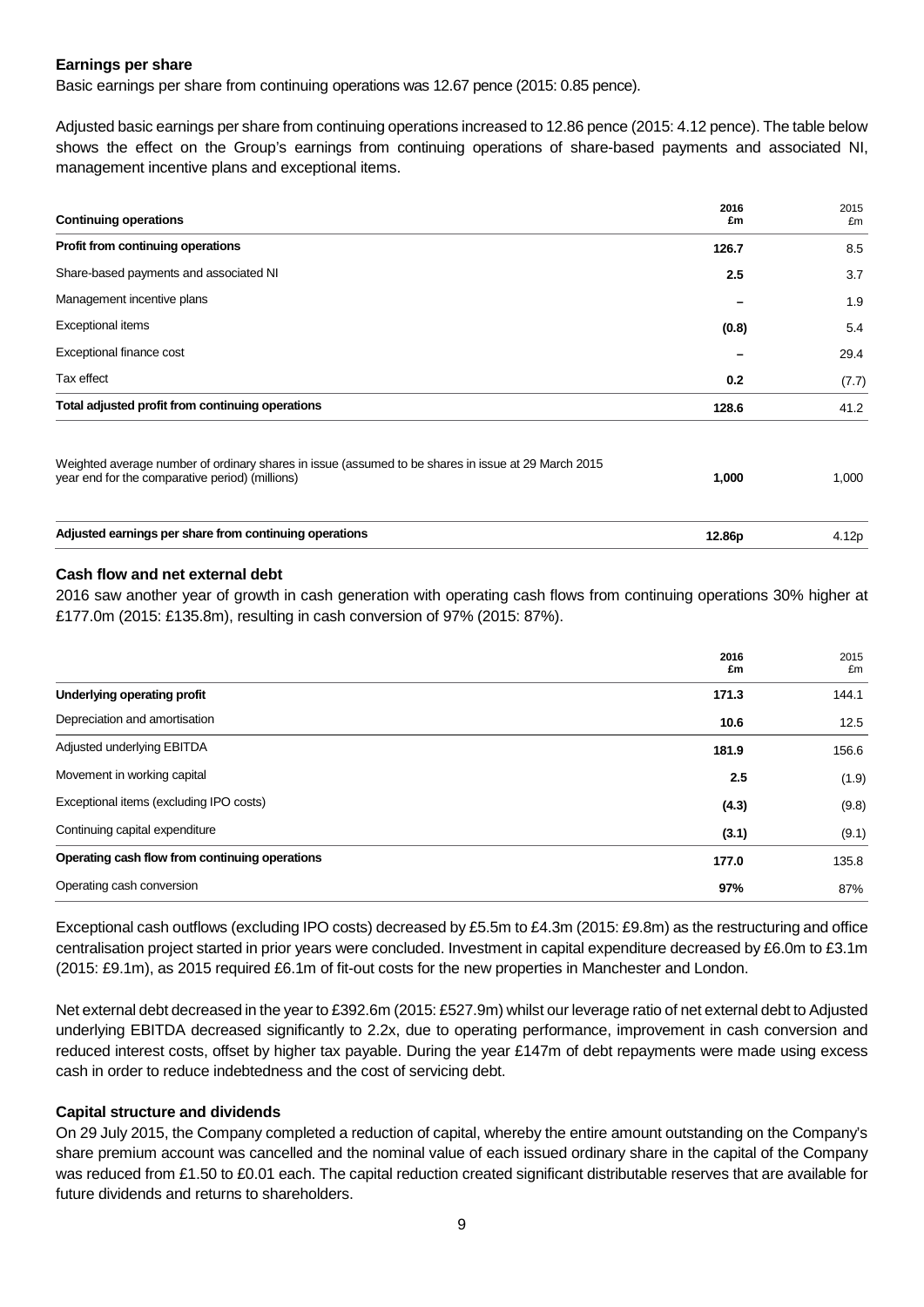In line with the previously stated policy, the Directors are recommending a final dividend for the year of 1.0 pence per ordinary share which, together with the interim dividend, makes a total dividend of 1.5 pence per share, amounting to £15.0m. Subject to shareholders' approval at the Annual General Meeting (AGM) on 22 September 2016, the final dividend will be paid on 30 September 2016 to shareholders on the register of members at the close of business on 2 September 2016.

Since the end of the year, the Group has achieved net external debt leverage of circa 2.0x and so, in line with previous guidance, we expect to increase the future total annual dividend to circa 1/3 of net income. The Group will continue to invest in the business but given that our strategy is focused on organic growth, the Board's intention is to use the majority of surplus cash, after taking account of dividends, to fund a rolling programme of share buy-backs, starting imminently. The expectation is that some surplus cash will be used to further reduce indebtedness.

At the 2015 AGM, the Company's shareholders generally authorised the Company to make market purchases of up to 100,105,169 of its ordinary shares, subject to minimum and maximum price restrictions. This authority will expire at the conclusion of the 2016 AGM and the Directors intend to seek a similar general authority from shareholders at the 2016 AGM. The programme will be ongoing and any purchases of its shares made by the Company under the programme will be effected in accordance with the Company's general authority to repurchase shares and Chapter 12 of the UKLA Listing Rules.

**Trevor Mather Sean Glithero** 

9 June 2016 9 June 2016

**Chief Executive Chief Executive Finance Director**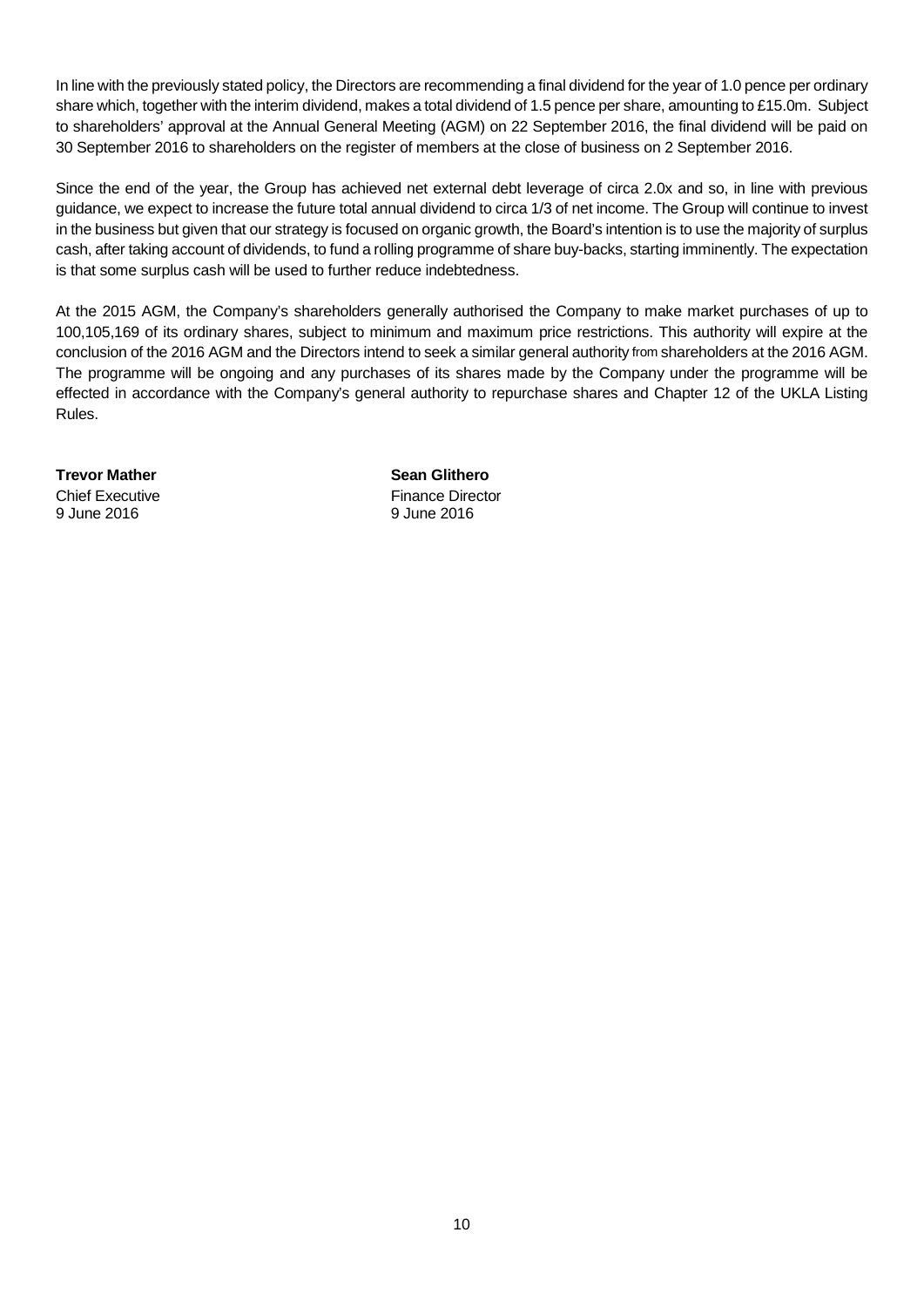# **Consolidated income statement**

| For the year ended 27 March 2016 |  |  |  |
|----------------------------------|--|--|--|
|----------------------------------|--|--|--|

| <b>Continuing operations</b>                                                                                        | <b>Note</b> | 2016<br>£m | 2015<br>£m |
|---------------------------------------------------------------------------------------------------------------------|-------------|------------|------------|
| Revenue                                                                                                             | 2           | 281.6      | 255.9      |
| Administrative expenses                                                                                             | 3           | (112.0)    | (122.8)    |
| Operating profit before share-based payments and associated NI, management incentive<br>plans and exceptional items |             | 171.3      | 144.1      |
| Share-based payments and associated NI                                                                              |             | (2.5)      | (3.7)      |
| Management incentive plans                                                                                          |             |            | (1.9)      |
| <b>Exceptional items</b>                                                                                            | 3           | 0.8        | (5.4)      |
| <b>Operating profit</b>                                                                                             | 3           | 169.6      | 133.1      |
| Finance income                                                                                                      | 4           |            | 0.1        |
| Finance costs                                                                                                       | 4           | (14.6)     | (122.3)    |
| <b>Profit before taxation</b>                                                                                       |             | 155.0      | 10.9       |
| Taxation                                                                                                            | 5           | (28.3)     | (2.4)      |
| Profit for the year from continuing operations attributable to equity holders of the parent                         |             | 126.7      | 8.5        |
| <b>Discontinued operations</b>                                                                                      |             |            |            |
| Profit for the year from discontinued operations attributable to equity holders of the parent                       |             |            | 1.9        |
| Profit for the year attributable to equity holders of the parent                                                    |             | 126.7      | 10.4       |
| Basic earnings per share                                                                                            | 6           |            |            |
| From continuing operations (pence per share)                                                                        |             | 12.67      | 0.85       |
| From discontinued operations (pence per share)                                                                      |             |            | 0.19       |
| From profit for the year (pence per share)                                                                          |             | 12.67      | 1.04       |
| Diluted earnings per share                                                                                          | 6           |            |            |
| From continuing operations (pence per share)                                                                        |             | 12.65      | 0.85       |
| From discontinued operations (pence per share)                                                                      |             |            | 0.19       |
| From profit for the year (pence per share)                                                                          |             | 12.65      | 1.04       |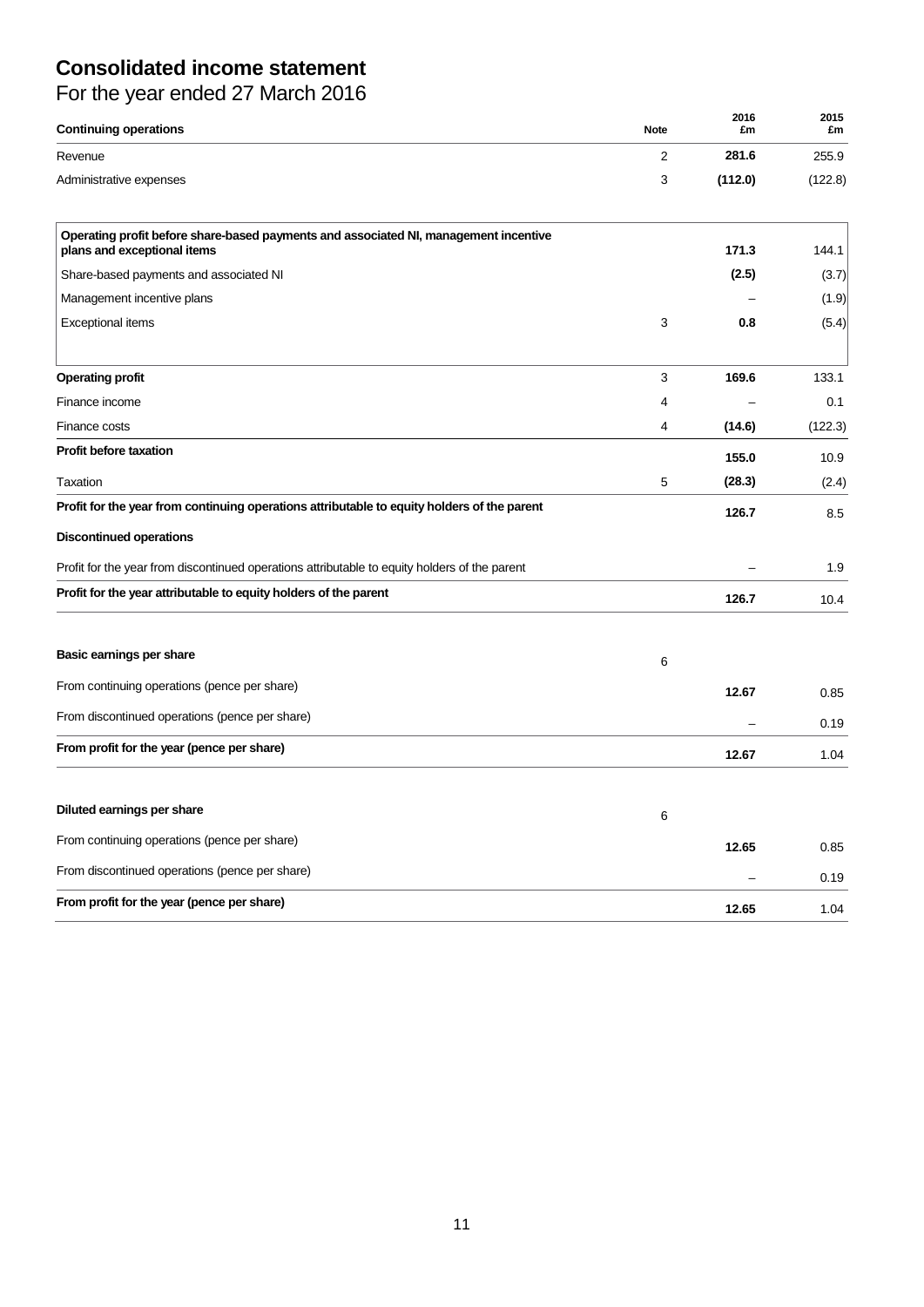## **Consolidated statement of comprehensive income**

For the year ended 27 March 2016

|                                                                                      | 2016<br>£m | 2015<br>£m |
|--------------------------------------------------------------------------------------|------------|------------|
| Profit for the year                                                                  | 126.7      | 10.4       |
| Other comprehensive income:                                                          |            |            |
| Items that will not be reclassified to profit or loss                                |            |            |
| IFRS 2 - share-based payments credit                                                 |            | 0.5        |
|                                                                                      |            | 0.5        |
| Items that may be subsequently reclassified to profit or loss                        |            |            |
| Cash flow hedges, net of tax                                                         |            | 0.5        |
| Currency translation differences                                                     | 0.5        | (0.7)      |
|                                                                                      | 0.5        | (0.2)      |
| Other comprehensive income for the year, net of tax                                  | 0.5        | 0.3        |
| Total comprehensive income for the year attributable to equity holders of the parent | 127.2      | 10.7       |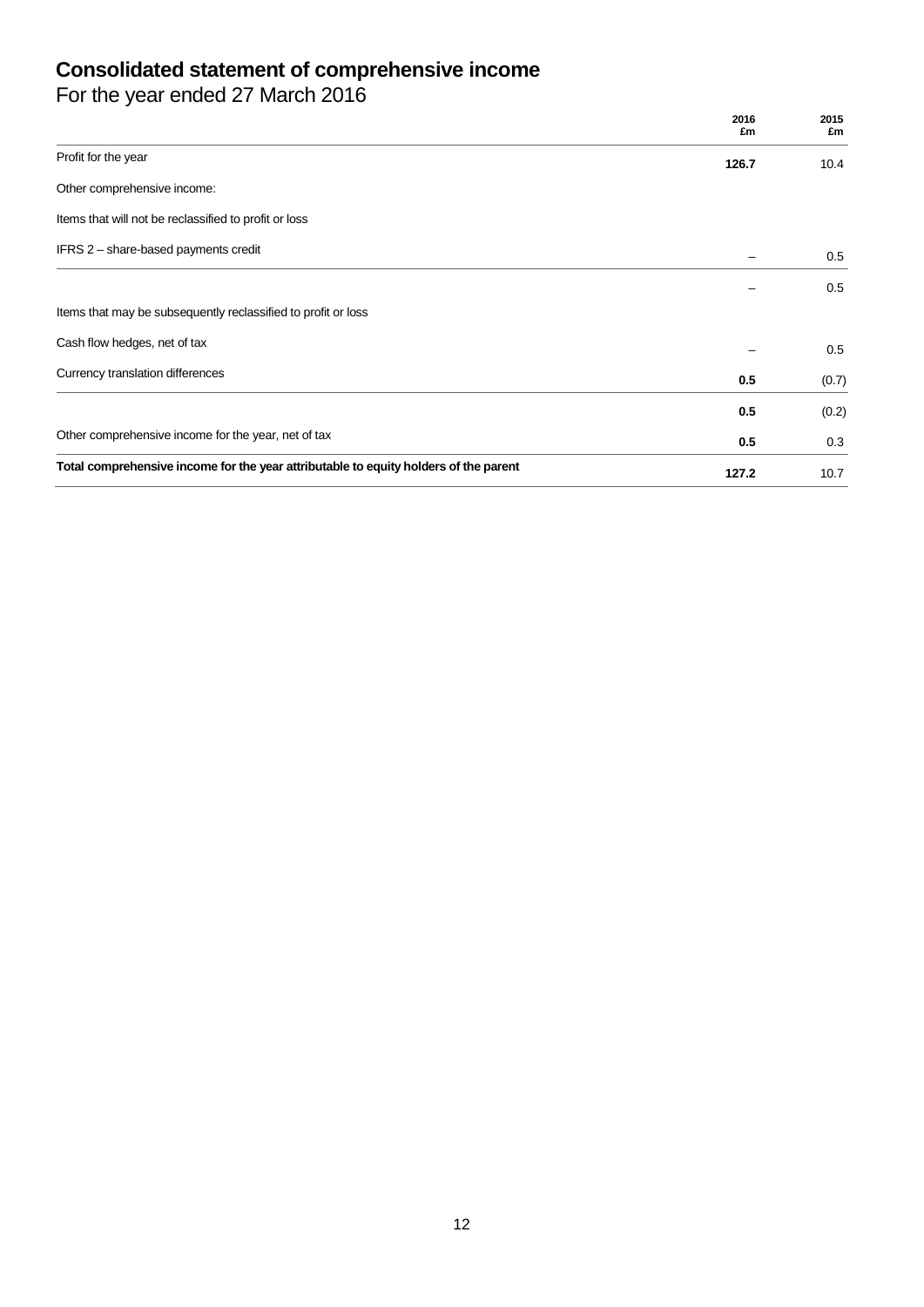# **Consolidated balance sheet**

At 27 March 2016

|                                                      | 2016<br><b>Note</b><br>£m | 2015<br>£m |
|------------------------------------------------------|---------------------------|------------|
| <b>Assets</b>                                        |                           |            |
| <b>Non-current assets</b>                            |                           |            |
| Intangible assets                                    | 323.4                     | 330.0      |
| Property, plant and equipment                        | 7.4                       | 8.5        |
| Deferred taxation assets                             | 4.3                       | 4.6        |
|                                                      | 335.1                     | 343.1      |
| <b>Current assets</b>                                |                           |            |
| Trade and other receivables                          | 51.7                      | 49.0       |
| Cash and cash equivalents                            | 10.4                      | 22.1       |
|                                                      | 62.1                      | 71.1       |
| Assets of disposal group classified as held for sale | 0.3                       | 0.3        |
|                                                      | 62.4                      | 71.4       |
| <b>Total assets</b>                                  | 397.5                     | 414.5      |
| <b>Equity and liabilities</b>                        |                           |            |
| Equity attributable to equity holders of the parent  |                           |            |
| Ordinary shares                                      | 10.0                      | 1,500.0    |
| Share premium account                                |                           | 144.4      |
| Retained earnings                                    | 970.9                     | (789.1)    |
| Capital reorganisation reserve                       | (1,060.8)                 | (1,060.8)  |
| <b>ESOT</b> reserve                                  | (1.5)                     |            |
| Other reserves                                       | 29.9                      | 29.4       |
| <b>Total equity</b>                                  | (51.5)                    | (176.1)    |
| <b>Liabilities</b>                                   |                           |            |
| <b>Non-current liabilities</b>                       |                           |            |
| Borrowings                                           | $\overline{7}$<br>395.6   | 540.7      |
| Deferred taxation liabilities                        | 0.3                       | 0.6        |
| Retirement benefit obligations                       |                           |            |
| Provisions for other liabilities and charges         | 1.1                       | 2.3        |
|                                                      | 397.0                     | 543.6      |
| <b>Current liabilities</b>                           |                           |            |
| Trade and other payables                             | 36.6                      | 40.4       |
| Current income tax liabilities                       | 14.9                      | 2.7        |
| Provisions for other liabilities and charges         | 0.5                       | 3.9        |
|                                                      | 52.0                      | 47.0       |
| <b>Total liabilities</b>                             | 449.0                     | 590.6      |
| <b>Total equity and liabilities</b>                  | 397.5                     | 414.5      |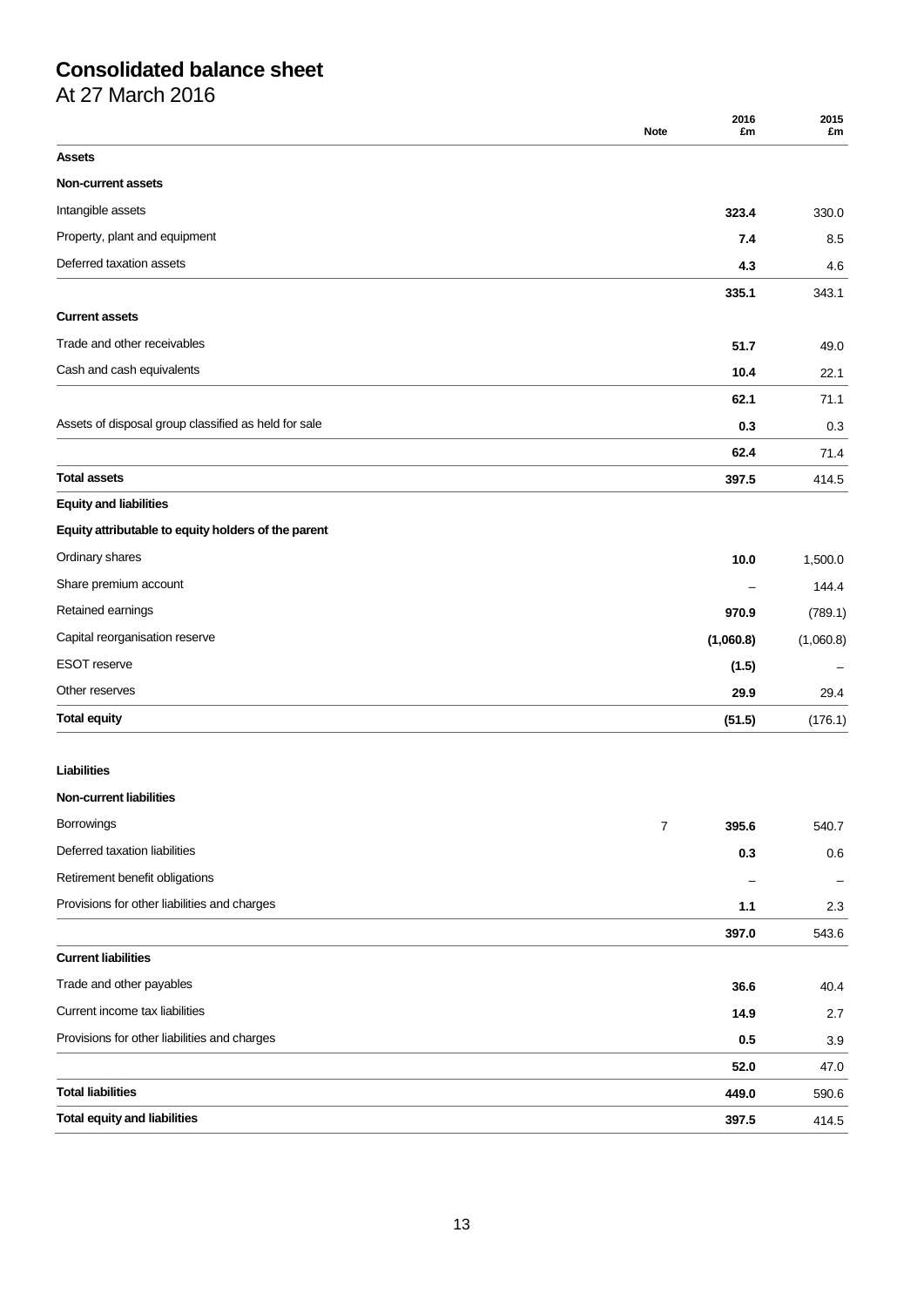# **Consolidated statement of changes in equity**

For the year ended 27 March 2016

| $\sim$                                                                                                            | Share capital<br><b>Note</b><br>£m | Share<br>premium<br>account<br>£m | Retained<br>earnings<br>£m | <b>ESOT</b><br>reserve<br>£m | Capital<br>reorganisation<br>reserve<br>£m | Other<br>reserves<br>£m | <b>Total equity</b><br>£m |
|-------------------------------------------------------------------------------------------------------------------|------------------------------------|-----------------------------------|----------------------------|------------------------------|--------------------------------------------|-------------------------|---------------------------|
| <b>Balance at March 2014</b>                                                                                      | 175.8                              | 1.5                               | (1,023.2)                  |                              |                                            | 95.3                    | (750.6)                   |
| Profit for the year                                                                                               |                                    |                                   | 10.4                       |                              |                                            |                         | 10.4                      |
| Other comprehensive income:                                                                                       |                                    |                                   |                            |                              |                                            |                         |                           |
| Cash flow hedges, net of tax                                                                                      |                                    |                                   | 0.5                        |                              |                                            |                         | 0.5                       |
| IFRS 2 - share-based payments credit                                                                              |                                    |                                   | 0.5                        |                              |                                            |                         | 0.5                       |
| Currency translation differences                                                                                  |                                    | -                                 | $\overline{\phantom{0}}$   |                              |                                            | (0.7)                   | (0.7)                     |
| Total comprehensive income/(loss), net of<br>tax                                                                  |                                    | -                                 | 11.4                       |                              |                                            | (0.7)                   | 10.7                      |
| Transactions with owners:                                                                                         |                                    |                                   |                            |                              |                                            |                         |                           |
| IFRS 2 - share-based payments credit                                                                              |                                    |                                   | 3.7                        |                              |                                            |                         | 3.7                       |
| Roll-up of preference share dividend prior to<br>Group restructure                                                | 0.2                                |                                   | (0.2)                      |                              |                                            |                         |                           |
| Repurchase and cancellation of ordinary<br>share capital                                                          | (0.1)                              |                                   | (20.9)                     |                              |                                            | 0.1                     | (20.9)                    |
| Premium on ordinary share capital issued<br>prior to Group restructure                                            |                                    | 1.1                               |                            |                              |                                            |                         | 1.1                       |
| Preference share capital issued prior<br>to Group restructure                                                     | 1.8                                |                                   |                            |                              |                                            | 0.7                     | 2.5                       |
| Dividends paid prior to Group restructure                                                                         |                                    |                                   | (3.6)                      |                              |                                            |                         | (3.6)                     |
| Capital transaction - Group restructure,<br>share-for-share exchange and issue of Auto<br>Trader Group plc shares | 1,322.3                            | 141.8                             | 243.7                      | -                            | (1,060.8)                                  | (66.0)                  | 581.0                     |
| Total transactions with owners, recognised<br>directly in equity                                                  | 1,324.2                            | 142.9                             | 222.7                      | $\qquad \qquad -$            | (1,060.8)                                  | (65.2)                  | 563.8                     |
| <b>Balance at March 2015</b>                                                                                      | 1,500.0                            | 144.4                             | (789.1)                    | $\qquad \qquad -$            | (1,060.8)                                  | 29.4                    | (176.1)                   |
| Profit for the year                                                                                               |                                    |                                   | 126.7                      |                              |                                            |                         | 126.7                     |
| Other comprehensive income:                                                                                       |                                    |                                   |                            |                              |                                            |                         |                           |
| Currency translation differences                                                                                  |                                    |                                   |                            |                              |                                            |                         |                           |
| Total comprehensive income, net of tax                                                                            |                                    |                                   |                            |                              |                                            | 0.5                     | 0.5                       |
|                                                                                                                   |                                    | $\overline{\phantom{0}}$          | 126.7                      |                              |                                            | 0.5                     | 127.2                     |
| <b>Transactions with owners</b>                                                                                   |                                    |                                   |                            |                              |                                            |                         |                           |
| IFRS 2 - share-based payments                                                                                     |                                    |                                   | 2.3                        |                              |                                            |                         | 2.3                       |
| Deferred tax on share-based payments                                                                              |                                    |                                   | 0.1                        |                              |                                            |                         | 0.1                       |
| Issue of share capital                                                                                            | 1.6                                |                                   | (1.6)                      |                              |                                            |                         |                           |
| Capital reduction                                                                                                 | (1,491.6)                          | (144.4)                           | 1,636.0                    |                              |                                            |                         |                           |
| Interim dividend                                                                                                  |                                    |                                   | (5.0)                      |                              |                                            |                         | (5.0)                     |
| Acquisition of shares by ESOT                                                                                     |                                    |                                   | 1.6                        | (1.6)                        |                                            |                         |                           |
| Transfer of shares from ESOT                                                                                      |                                    | -                                 | (0.1)                      | 0.1                          |                                            |                         |                           |
| Total transactions with owners, recognised<br>directly in equity                                                  | (1,490.0)                          | (144.4)                           | 1,633.3                    | (1.5)                        |                                            |                         | (2.6)                     |
| <b>Balance at March 2016</b>                                                                                      | 10.0                               | -                                 | 970.9                      | (1.5)                        | (1,060.8)                                  | 29.9                    | (51.5)                    |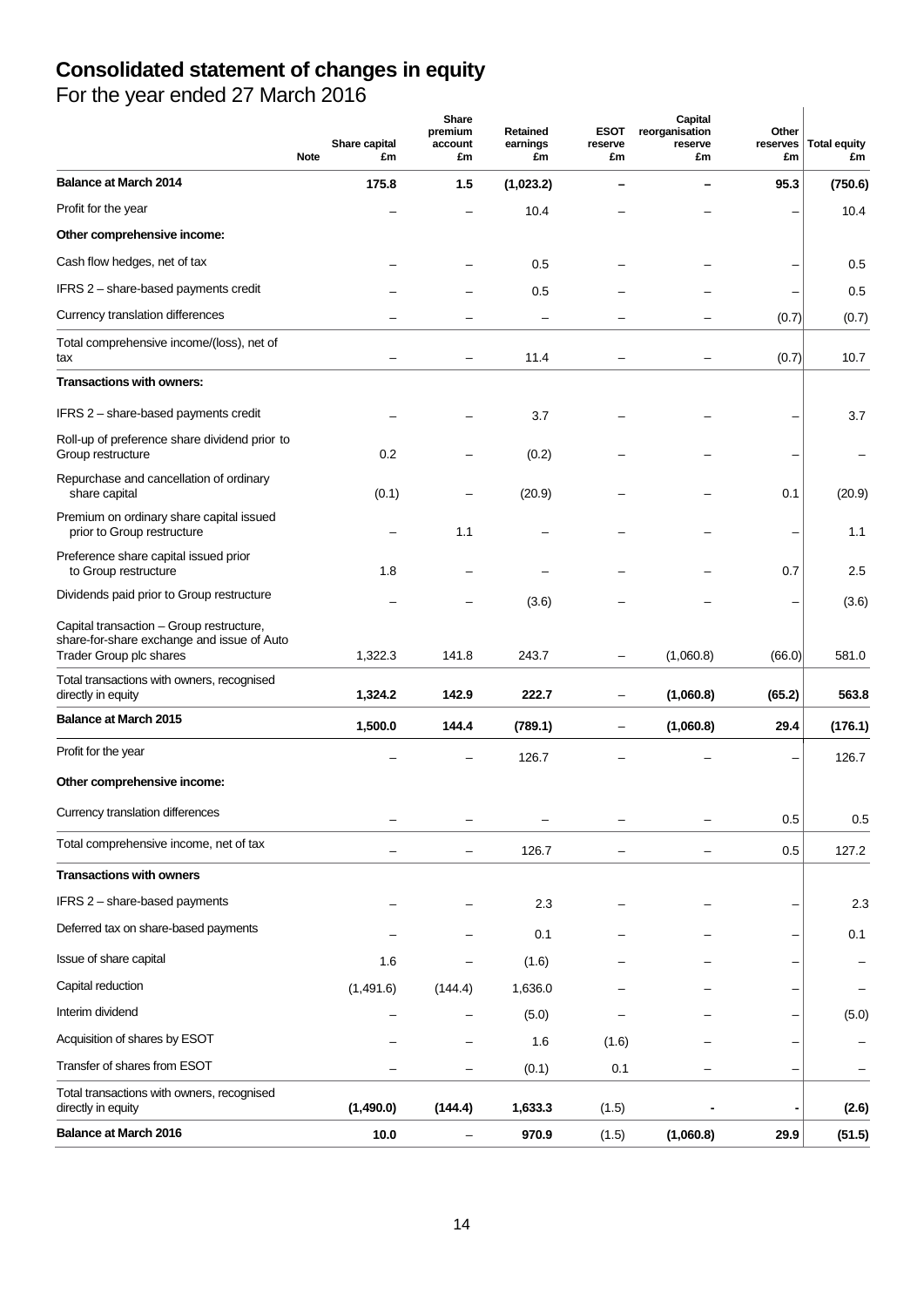# **Consolidated statement of cash flows**

For the year ended 27 March 2016

|                                                                               | <b>Note</b> | 2016<br>£m | 2015<br>£m |
|-------------------------------------------------------------------------------|-------------|------------|------------|
| Cash flows from operating activities                                          |             |            |            |
| Cash generated from operations before exceptional operating items             |             | 184.4      | 154.8      |
| Cash flows from exceptional operating items (excluding IPO fees) - continuing |             | (4.3)      | (9.8)      |
| Cash flows from exceptional operating items - discontinued                    |             |            | (0.2)      |
| Cash generated from operations                                                | 8           | 180.1      | 144.8      |
| Tax paid                                                                      |             | (16.0)     | (4.7)      |
| Net cash generated from operating activities                                  |             | 164.1      | 140.1      |
| Cash flows from investing activities                                          |             |            |            |
| Purchases of intangible assets - financial systems                            |             | (0.5)      | (1.9)      |
| Purchases of intangible assets - other                                        |             | (0.3)      | (0.4)      |
| Purchases of property, plant and equipment – continuing                       |             | (2.3)      | (6.8)      |
| Proceeds from sale of property, plant and equipment                           |             | 0.1        |            |
| Proceeds from sale of assets held for sale – discontinued                     |             |            | 3.5        |
| Bank deposit and other interest received                                      |             | 0.1        | 0.1        |
| Net cash used in investing activities                                         |             | (2.9)      | (5.5)      |
| Cash flows from financing activities                                          |             |            |            |
| Proceeds from issue of ordinary shares following the Group restructure        |             |            | 460.3      |
| Proceeds from issue of ordinary shares prior to the Group restructure         |             |            | 3.7        |
| Dividends paid to Company's shareholders                                      |             | (5.0)      |            |
| Loan to Company's shareholders prior to the Group restructure                 |             |            | (19.3)     |
| Repayment of former Senior and Junior Debt                                    |             |            | (990.4)    |
| Drawdown of Syndicated Term Loan                                              |             |            | 550.0      |
| Repayment of Syndicated Term Loan                                             |             | (147.0)    |            |
| Payment of IPO costs                                                          |             | (8.3)      | (15.3)     |
| Payment of Syndicated Term Loan arrangement fees                              |             |            | (9.4)      |
| Early repayment fees                                                          |             |            | (29.4)     |
| Payment of former Senior and Junior Debt refinancing fees                     |             |            | (2.1)      |
| Payment of interest on borrowings and hedging instruments                     |             | (12.6)     | (73.2)     |
| Net cash used in financing activities                                         |             | (172.9)    | (125.1)    |
| Net (decrease)/increase in cash and cash equivalents                          |             | (11.7)     | 9.5        |
| Cash and cash equivalents at beginning of year                                |             | 22.1       | 12.6       |
| Cash and cash equivalents at end of year                                      |             | 10.4       | 22.1       |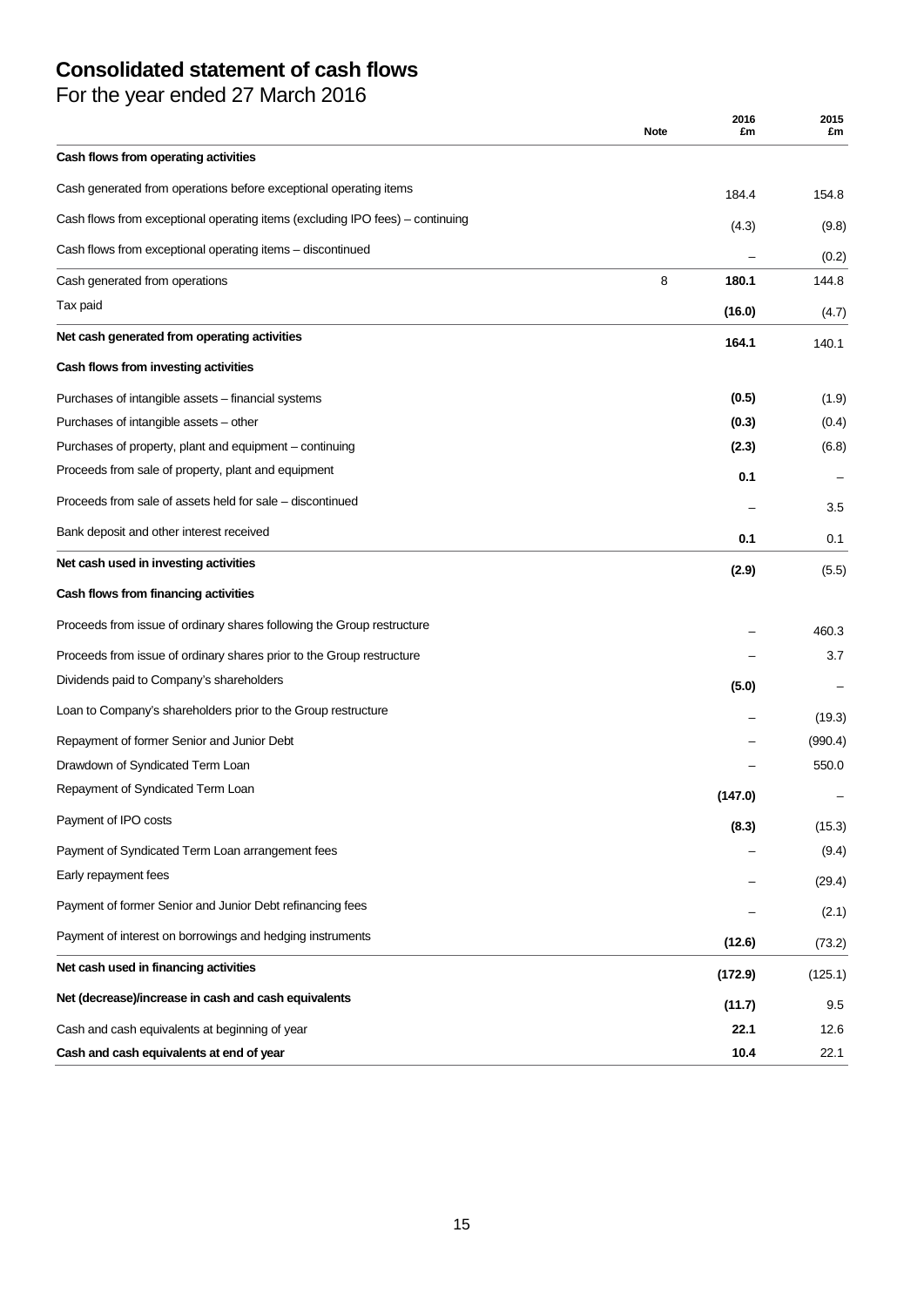## Notes to the consolidated financial statements

## **1. Accounting policies**

### **Basis of preparation**

The consolidated financial statements have been prepared in accordance with International Financial Reporting Standards (IFRS) as adopted by the European Union (EU), IFRS Interpretation Committee (IFRS IC), certain interpretations as adopted by the EU, and the Companies Act 2006 applicable to companies reporting under IFRS. The consolidated financial statements have been prepared on the going concern basis and under the historical cost convention, as modified by the revaluation of certain financial assets and financial liabilities (including derivative instruments) at fair value through profit or loss.

Except as described below, the accounting policies applied in the preparation of the consolidated financial statements are consistent with those of the annual financial statements for the year ended 29 March 2015, as described in those financial statements. These policies have been consistently applied to all the periods presented, unless otherwise stated. The financial information presented is at and for the 52-week financial years ended 29 March 2015 and 27 March 2016. Financial year ends have been referred to as 31 March throughout the consolidated financial statements as per the Company's accounting reference date. Financial years are referred to as 2015 and 2016 in these consolidated financial statements.

The Group has adopted the following new and amended IFRSs in 2016 in the consolidated financial statements. There has not been a material impact to the Group when adopting these new and amended IFRSs:

- Annual improvements 2010-2012 (effective 1 July 2014) (endorsed for 1 February 2015)
- Amendment to IAS 19, 'Employee benefits', on defined benefit plans (effective 1 July 2014) (endorsed for 1 February 2015)
- Annual improvements 2011-2013 (effective 1 July 2014) (endorsed for 1 January 2015)
- IFRIC 21, 'Levies' (effective 1 January 2014) (endorsed 17 June 2014)

On 24 March 2015, the Company obtained control of the entire share capital of Auto Trader Holding Limited via a share-for-share exchange. There were no changes in rights or proportion of control exercised as a result of this transaction. Although the share-for-share exchange resulted in a change of legal ownership, this was a common control transaction and therefore outside the scope of IFRS 3. The comparative year disclosed in these consolidated financial statements reflects the continuation of the pre-existing Group, headed by Auto Trader Holding Limited and have been prepared applying the principles of predecessor accounting ownership.

The financial information set out in this document does not constitute the statutory accounts of the Group for the financial years ended 27 March 2016 or 29 March 2015 but is derived from the 2016 Annual Report and Financial Statements. The Annual Report and Financial Statements for 2016 will be delivered to the Registrar of Companies in due course. The auditors have reported on those accounts and have given an unqualified report, which does not contain a statement under Section 498 of the Companies Act 2006.

## **2. Segmental information**

IFRS 8 Operating segments requires the Group to determine its operating segments based on information which is provided internally. Based on the internal reporting information and management structures within the Group, it has been determined that there is only one operating segment, being the Group, as the information reported includes operating results at a consolidated Group level only. This reflects the nature of the business, where the major cost is to support the IT platforms upon which all of the Group's customers are serviced. These costs are borne centrally and are not attributable to any specific customer type or revenue stream. There is also considered to be only one reporting segment, which is the Group, the results of which are shown in the consolidated income statement.

Management has determined that there is one operating and reporting segment based on the reports reviewed by the Operational Leadership Team ('OLT') who is the chief operating decision-maker ('CODM'). The OLT is made up of the two Executive Directors and key management and is responsible for the strategic decision-making of the Group.

To assist in the analysis of the Group's revenue-generating trends, the OLT reviews revenue from three customer types as detailed below:

- **Trade:** revenue from retailer customers and revenue from other products and services provided to retailers and home traders to support their online activities;
- **Consumer services:** revenue from individuals for vehicle advertisements on the Group's websites. This category also includes revenue derived from third-party services directed at consumers relating to their motoring needs, such as insurance and loan finance; and
- **Display advertising:** revenue from customers and advertising agencies for placing display advertising on the Group's websites.

The reporting information provided to the OLT, which presents revenue by customer type, has been voluntarily disclosed below: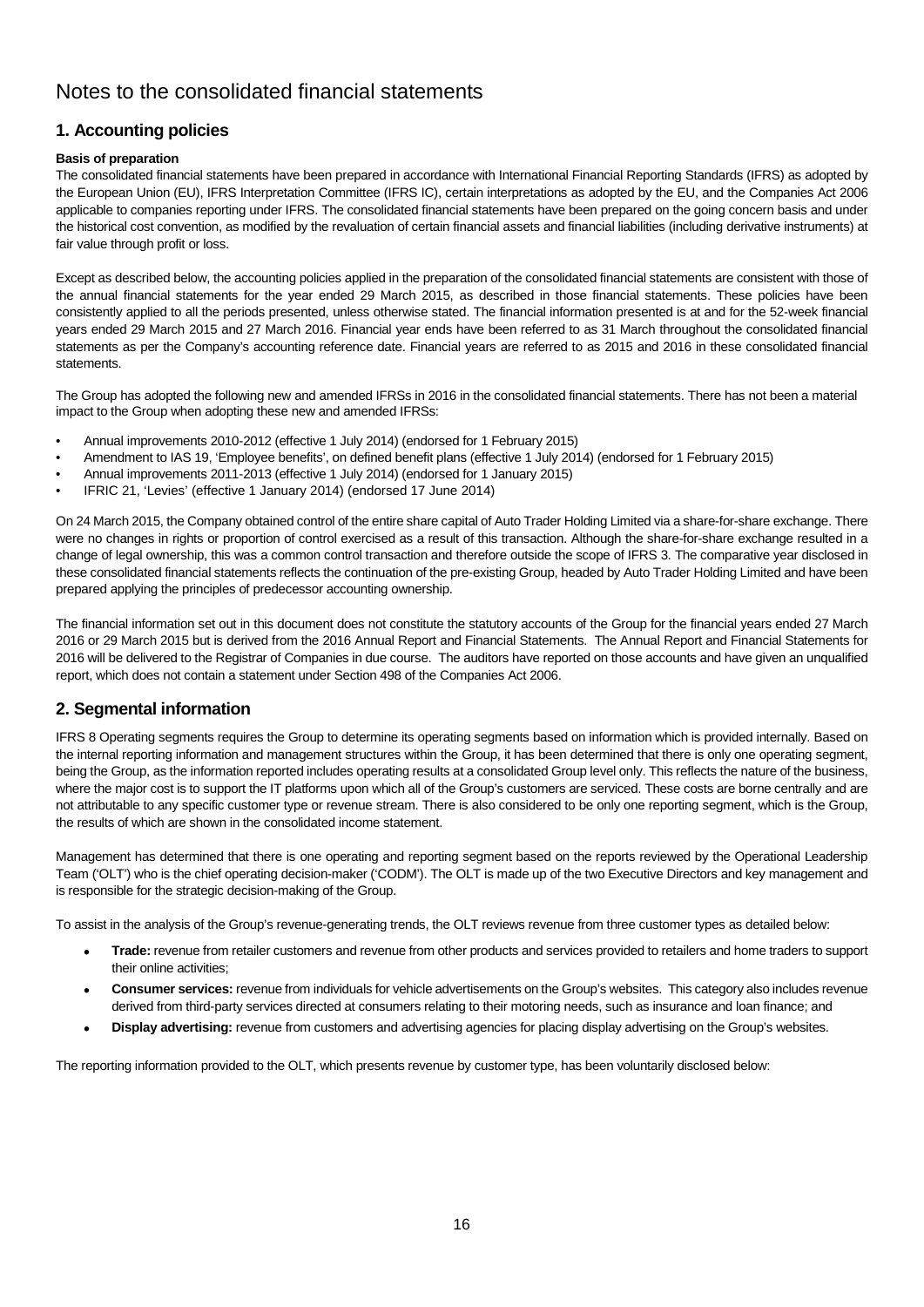| Revenue                                  | 2016<br>£m | 2015<br>£m |
|------------------------------------------|------------|------------|
| Trade                                    | 236.4      | 214.8      |
| Consumer services                        | 30.3       | 29.0       |
| Display advertising                      | 14.9       | 12.1       |
| Total revenue from continuing operations | 281.6      | 255.9      |

The revenue from external parties reported to the OLT is measured in a manner consistent with that in the Income Statement.

#### **Underlying operating profit**

Operating costs, comprising administrative expenses, are managed on a group basis. The OLT measures the overall performance of the Group by reference to the following non-GAAP measure:

• Underlying operating profit which is operating profit before share-based payments and associated NI, management incentive plans and exceptional items.

This adjusted profit measure is applied by the OLT to understand the earnings trend of the Group and is considered the most meaningful measure by which to assess the true operating performance of the Group.

Adjusted underlying EBITDA was previously used to reflect the underlying performance of the business as it reflected both the impact of nonunderlying items and the change in approach to technology development that was implemented in September 2013 and which resulted in less of the Group's expenditure on internal development salaries meeting the requirements for capitalisation. As this approach to technology development has been consistent in both the current and prior periods, there is no requirement to make such an adjustment.

In addition, in order to provide comparability of results from period to period and with listed peer companies the Directors now consider Underlying operating profit to be a more appropriate indicator of the underlying performance of the business during the period.

|                                   | 2016<br>£m | 2015<br>£m |
|-----------------------------------|------------|------------|
| <b>Operating profit</b>           | 169.6      | 133.1      |
| - Share-based payments            | 2.5        | 3.7        |
| - Management incentive plans      |            | 1.9        |
| - Exceptional items               | (0.8)      | 5.4        |
| Underlying operating profit       | 171.3      | 144.1      |
| - Depreciation                    | 2.8        | 2.5        |
| - Amortisation                    | 7.8        | 10.0       |
| <b>Adjusted underlying EBITDA</b> | 181.9      | 156.6      |

A reconciliation of the total segment operating profit to the profit before tax and discontinued operations is provided as follows:

|                                               | 2016<br>£m | 2015<br>£m |
|-----------------------------------------------|------------|------------|
| Total segment operating profit                | 169.6      | 133.1      |
| Finance costs - net                           | (14.6)     | (122.2)    |
| Profit before tax and discontinued operations | 155.0      | 10.9       |

The OLT reviews the balance sheet information for the one operating segment. The segment's assets and liabilities are presented in a manner consistent with that of these financial statements.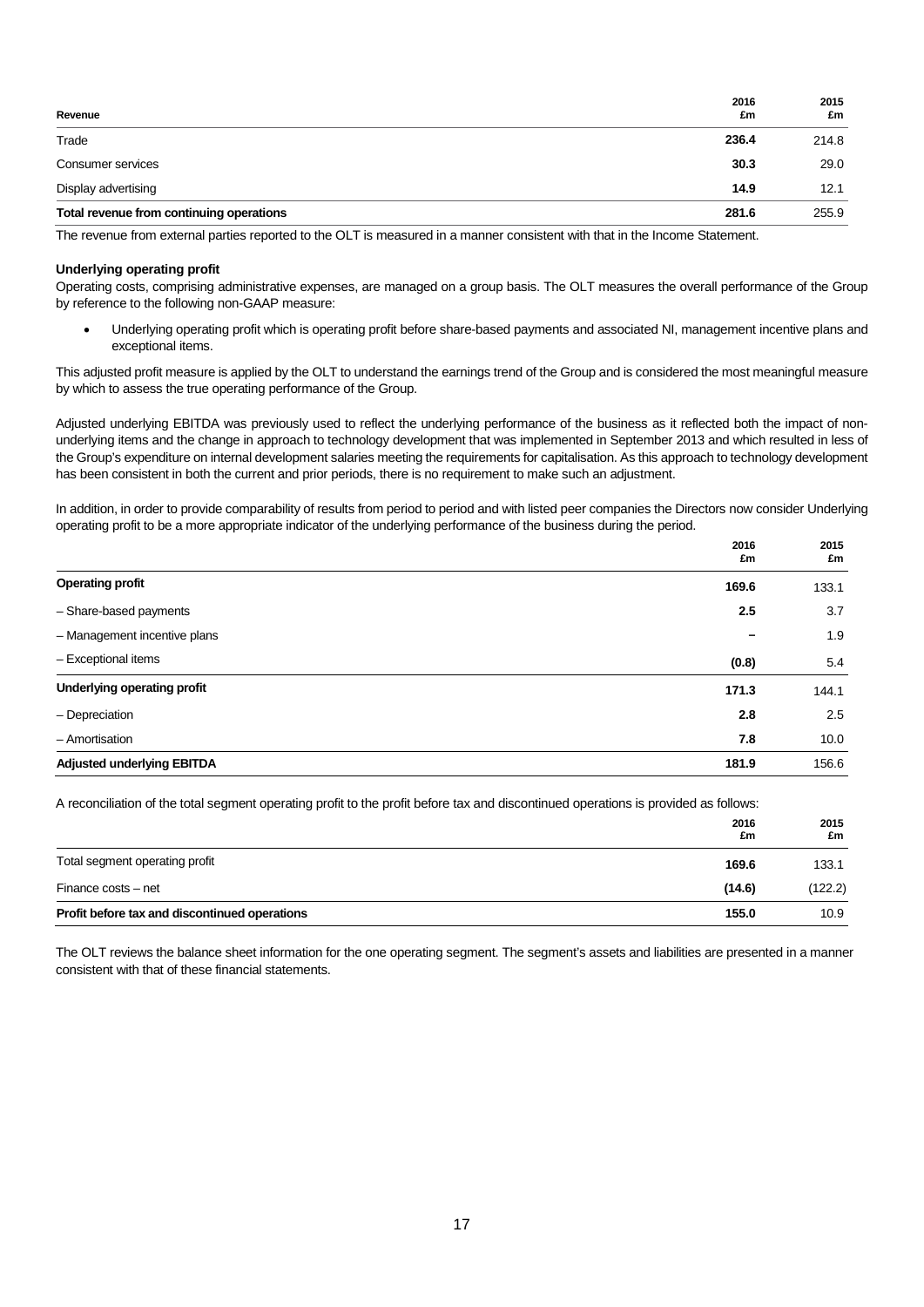## **3. Operating profit**

Expenses by nature including exceptional items:

| 2016<br>£m | 2015<br>£m |
|------------|------------|
| 53.6       | 58.4       |
| 0.4        | 1.4        |
| 2.8        | 2.5        |
| 7.8        | 10.0       |
| 2.8        | 3.3        |
|            | 0.1        |
| 15.7       | 15.4       |
| 7.9        | 7.8        |
| 21.0       | 23.9       |
| 112.0      | 122.8      |
| (1.7)      | (11.0)     |
| 110.3      | 111.8      |
|            |            |
| 2016<br>£m | 2015<br>£m |
| (0.8)      | 3.9        |
|            | 1.5        |
| (0.8)      | 5.4        |
|            |            |

Restructuring of Group operations relates to redundancy, property and other costs for the relocation of offices in the UK and other reorganisation costs. Exceptional income for the year ended 31 March 2016 relates to the reversal of provisions previously made for such restructuring costs that are no longer required.

Exceptional IPO costs relate to costs associated with the Initial Public Offering (IPO) of Auto Trader Group plc shares on the London Stock Exchange on 24 March 2015.

## **4. Finance income and finance costs**

|                                                | 2016<br>£m | 2015<br>£m |
|------------------------------------------------|------------|------------|
| <b>Finance income</b>                          |            |            |
| On bank balances                               |            | 0.1        |
| <b>Total</b>                                   |            | 0.1        |
|                                                |            |            |
| <b>Finance costs</b>                           |            |            |
| On bank loans and overdrafts                   | 12.7       | 65.3       |
| On shareholders' loans                         |            | 12.9       |
| Net losses on derivative financial instruments |            | 2.7        |
| Amortised debt issue costs                     | 1.9        | 12.0       |
| Exceptional: early repayment premium           |            | 26.2       |
| Exceptional: settlement of derivatives         |            | 3.2        |
| <b>Total</b>                                   | 14.6       | 122.3      |

The exceptional early repayment premium incurred in 2015 related to the settlement of the former Goldman Sachs Mezzanine Partners (GSMP) Junior Debt. The former GSMP Junior Debt was settled in full as part of the Group restructure on 24 March 2015.

The Group opted to settle its interest rate swap agreements as part of the Group restructure. The Group incurred a charge as a result of the transaction which was expensed in full in the year ended 31 March 2015 and classified as an exceptional item.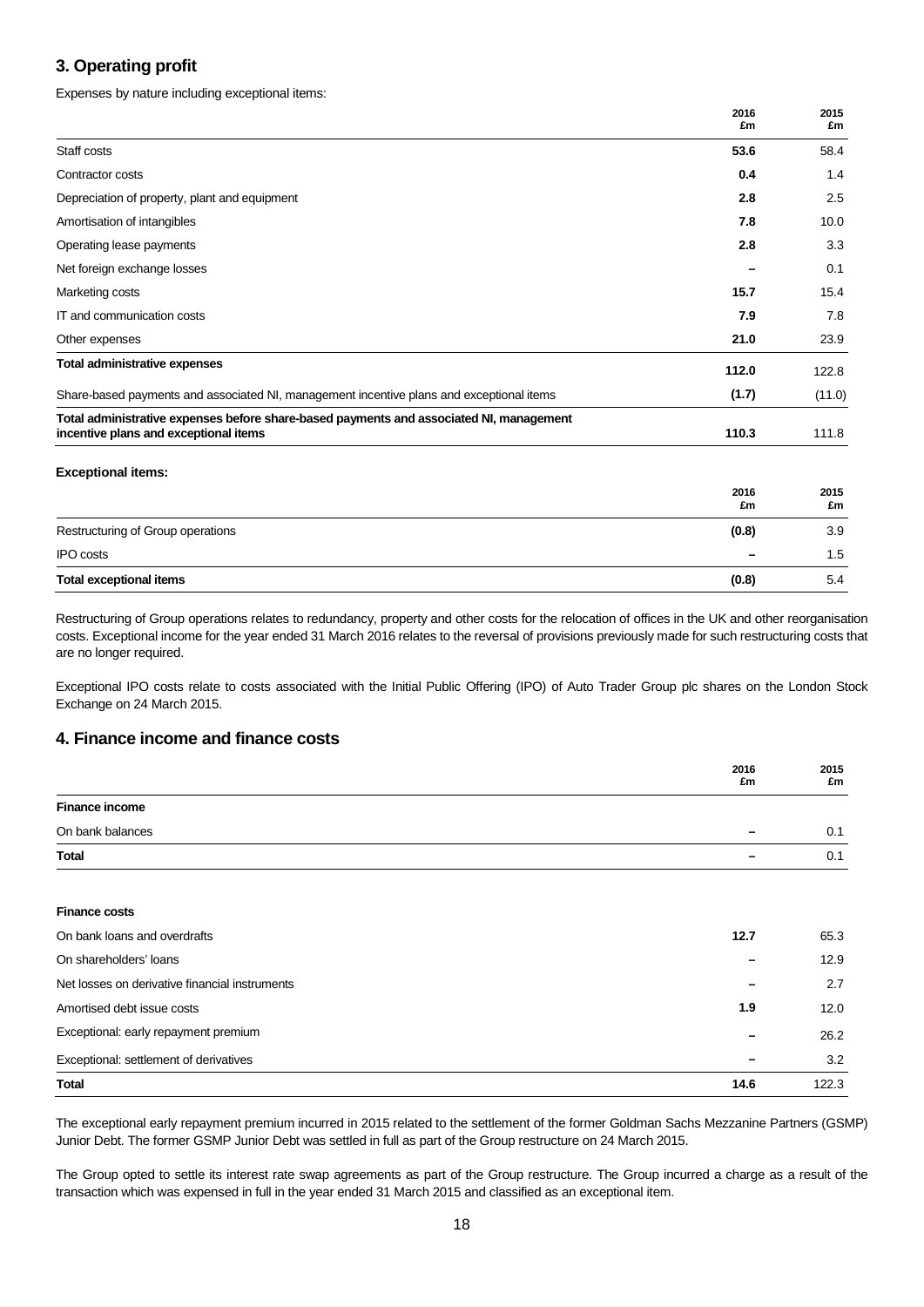## **5. Taxation**

|                                       | 2016<br>£m | 2015<br>£m |
|---------------------------------------|------------|------------|
| <b>Current taxation</b>               |            |            |
| UK corporation taxation               | 28.6       | 2.2        |
| Foreign taxation                      | 0.3        | 0.1        |
| Adjustments in respect of prior years | (0.7)      | 0.1        |
| <b>Total current taxation</b>         | 28.2       | 2.4        |
|                                       |            |            |

### **Deferred taxation**

| Origination and reversal of temporary differences | (0.3) |               |
|---------------------------------------------------|-------|---------------|
| Effect of rate changes on deferred taxation       | 0.4   |               |
| <b>Total deferred taxation</b>                    | 0.1   |               |
| <b>Total taxation charge</b>                      | 28.3  | $2.4^{\circ}$ |

The differences between the total taxation shown above and the amount calculated by applying the standard UK corporation taxation rate to the profit before taxation on continuing operations are set out below. The Group earns its profits primarily in the UK, therefore the rate used for taxation is the standard rate for UK corporation tax.

|                                                                                                 | 2016<br>£m | 2015<br>£m |
|-------------------------------------------------------------------------------------------------|------------|------------|
| Profit before taxation                                                                          | 155.0      | 10.9       |
| Tax on profit on ordinary activities at the standard UK corporation tax rate of 20% (2015: 21%) | 31.0       | 2.3        |
| Non-taxable income                                                                              |            | (0.5)      |
| Expenses not deductible for taxation purposes                                                   | 0.3        | 0.6        |
| Adjustments in respect of foreign tax rates                                                     | (0.1)      | (0.1)      |
| Other permanent differences                                                                     | (2.6)      |            |
| Effect of rate changes on deferred taxation                                                     | 0.4        |            |
| Adjustments in respect of prior years                                                           | (0.7)      | 0.1        |
| <b>Total taxation charge</b>                                                                    | 28.3       | 2.4        |

Taxation on items taken directly to equity was a credit of £0.1m relating to deferred tax on share-based payments. Taxation on items taken directly to equity in 2015 was a credit of £0.4m relating to financial derivatives and IPO costs recognised in share premium.

The tax charge for the year is based on the effective rate of UK corporation tax for the period of 20% (2015: 21%). Changes to the UK corporation tax rates were announced on 8 July 2015. These changes were substantively enacted as part the Finance Bill 2015 on 26 October 2015 and include reductions to the main rate to 19% from 1 April 2017 and to 18% from 1 April 2020. On 16 March 2016 further changes to the UK corporation tax rate were announced including a further reduction in the UK corporation tax rate to 17% from 2020, which supersedes the change enacted on 26 October 2015. However, this further change was not substantively enacted as at 31 March 2016 and has not therefore been reflected in these financial statements.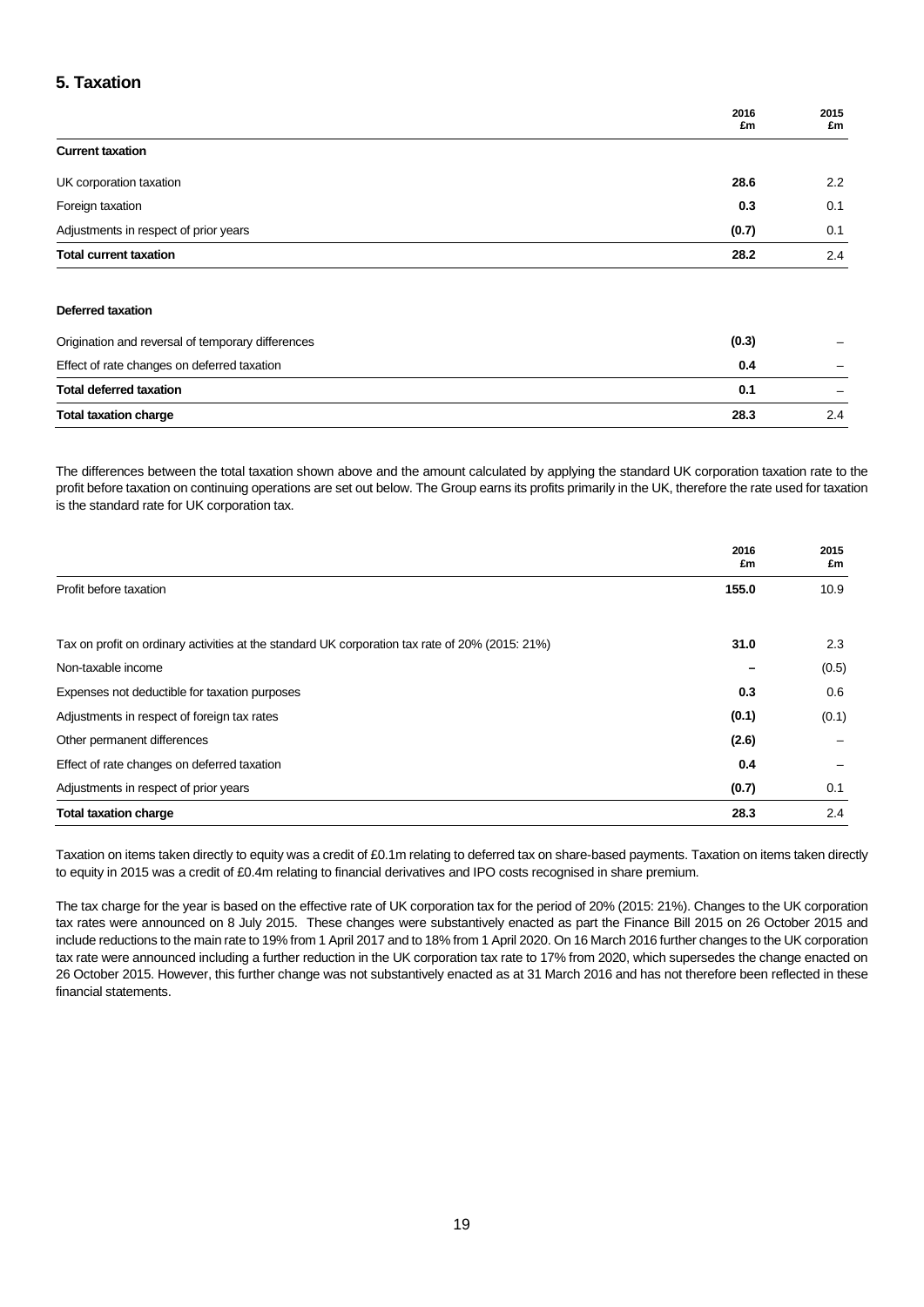## **6. Earnings per share**

### **a)Basic and diluted earnings per share**

Basic earnings per share and diluted earnings per share are calculated by dividing profit for the year attributable to equity holders of the parent by the weighted average number of shares in issue.

|                                | <b>Weighted average</b>      | <b>Total</b>          |                    |
|--------------------------------|------------------------------|-----------------------|--------------------|
| <b>Continuing operations</b>   | number of ordinary<br>shares | <b>Earnings</b><br>£m | Pence<br>per share |
| Year ended 31 March 2016       |                              |                       |                    |
| <b>Basic EPS</b>               | 1,000,002,803                | 126.7                 | 12.67              |
| <b>Diluted EPS</b>             | 1,001,394,111                | 126.7                 | 12.65              |
| Adjusted basic EPS             | 1,000,002,803                | 128.6                 | 12.86              |
| Adjusted diluted EPS           | 1,001,394,111                | 128.6                 | 12.84              |
| Year ended 31 March 2015       |                              |                       |                    |
| Basic and diluted EPS          | 1,000,000,000                | 8.5                   | 0.85               |
| Adjusted basic and diluted EPS | 1,000,000,000                | 41.2                  | 4.12               |

Basic and diluted earnings per share for the year ended March 2015 are the same as there was no difference between the basic and the diluted number of shares. The weighted average number of shares for the year to March 2015 has been stated as if the Group reorganisation completed on 24 March 2015 had occurred at the beginning of the 2015 financial year. The weighted average number of shares in issue in the period from 24 March 2015 to the year end was 1,000 million.

The difference between the basic and diluted weighted average number of shares represents the dilutive effect of the Share Incentive Plan, Performance Share Plan and the Sharesave scheme. Shares issued to satisfy the Share Incentive Plan were subsequently purchased by the Employee Share Option Trust ('ESOT') and are entitled to dividends under the scheme rules. The number of shares in issue at the start of the year is reconciled to the basic and diluted weighted average number of shares below:

| Year ended 31 March 2016                          | <b>Weighted average</b><br>number of shares |
|---------------------------------------------------|---------------------------------------------|
| Issued ordinary shares at 30 March 2015           | 1,000,000,000                               |
| Weighted effect of issued ordinary shares         | 991,024                                     |
| Less weighted effect of shares held by the ESOT   | (988, 221)                                  |
| Weighted average number of shares for basic EPS   | 1,000,002,803                               |
| Dilutive impact of share options outstanding      | 1,391,308                                   |
| Weighted average number of shares for diluted EPS | 1,001,394,111                               |

The average market value of the Group's shares for the purposes of calculating the dilutive effect of share-based incentives was based on quoted market prices for the period during which the share-based incentives were outstanding.

### **b)Adjusted earnings per share**

Adjusted EPS is calculated before the charge for share-based payments and associated NI, management incentive plans and exceptional items and net of the tax effect in respect of these items. A reconciliation of the basic earnings for the period to the underlying earnings is presented below:

| <b>Continuing operations</b>     | 2016<br>£m | 2015<br>£m |
|----------------------------------|------------|------------|
| Earnings for the period          | 126.7      | 8.5        |
| Share-based payments             | 2.5        | 3.7        |
| Management incentive plans       |            | 1.9        |
| Exceptional items                | (0.8)      | 5.4        |
| Exceptional finance cost         |            | 29.4       |
| Tax effect                       | 0.2        | (7.7)      |
| Adjusted earnings for the period | 128.6      | 41.2       |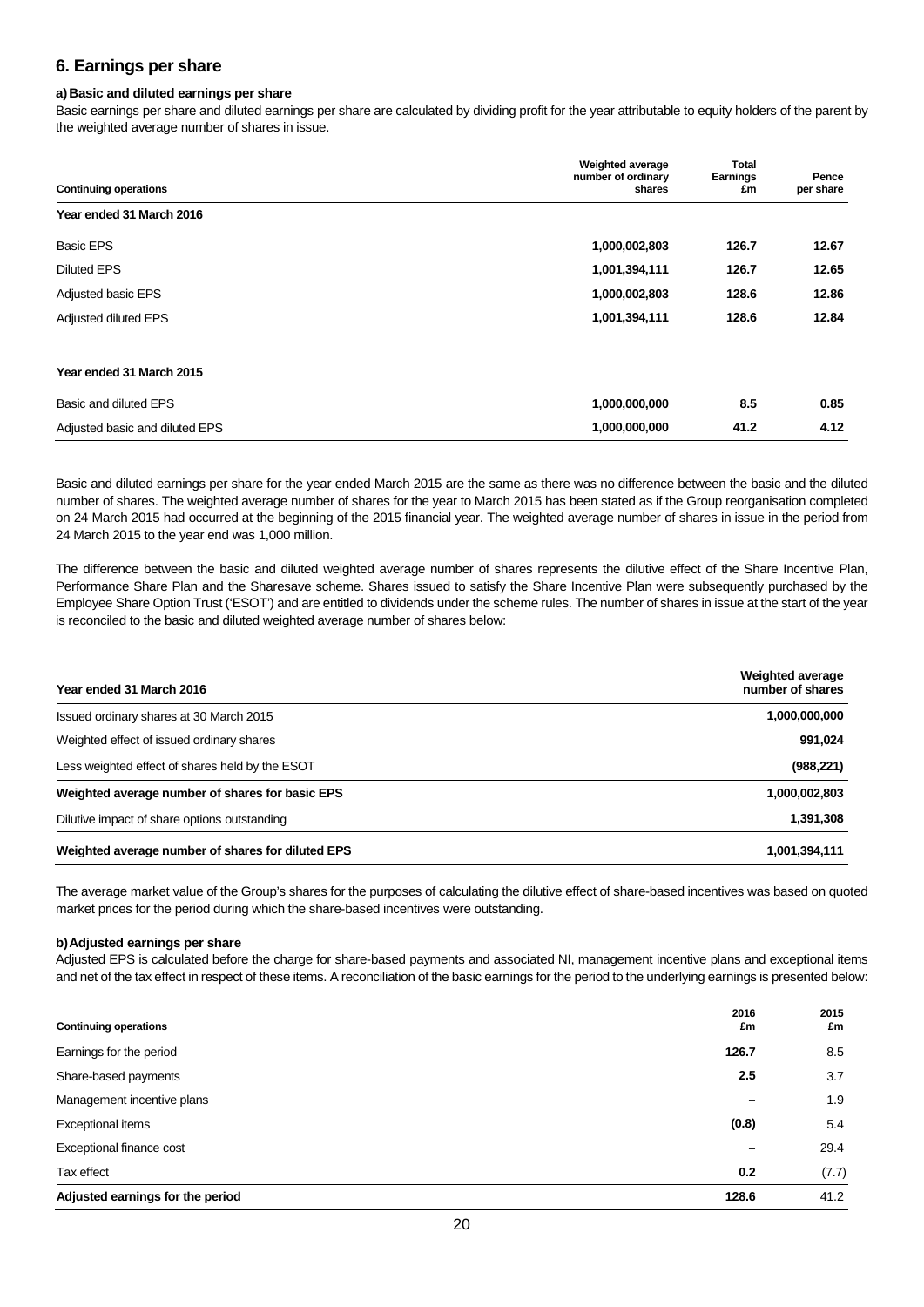## **7. Borrowings**

| Non-current                                                | 2016<br>£m | 2015<br>£m |
|------------------------------------------------------------|------------|------------|
| Syndicated Term Loan gross of unamortised debt issue costs | 403.0      | 550.0      |
| Unamortised debt issue costs                               | (7.4)      | (9.3)      |
| <b>Total</b>                                               | 395.6      | 540.7      |

The Syndicated Term Loan is repayable as follows:

|                          | 2016<br>£m | 2015<br>£m |
|--------------------------|------------|------------|
| Within two to five years | 403.0      | 550.0      |
| <b>Total</b>             | 403.0      | 550.0      |

The carrying amounts of borrowings approximate their fair values.

### **Syndicated Term Loan (the debt under the terms of the new Senior Facilities Agreement)**

On 24 March 2015, the Company and a subsidiary undertaking, Auto Trader Holding Limited, entered into a £550.0m Senior Facilities Agreement as part of the Group restructure. The associated debt transaction costs were £9.4m. The first utilisation was made on 24 March 2015 when £550.0m was drawn.

Interest on the Syndicated Term Loan is charged at LIBOR plus a margin of between 1.5% and 3.25% depending on the consolidated leverage ratio of the Group. There is no requirement to settle all or part of the debt earlier than the termination date in March 2020.

Under the Senior Facilities Agreement, the lenders also made available to the Company and Auto Trader Holding Limited a £30.0m revolving credit facility (the 'RCF'). Other than an ancillary facility of £0.6m, the RCF was undrawn at 31 March 2016 (2015: undrawn). Cash drawings under the RCF would incur interest at LIBOR, plus a margin of between 1.25% and 3.0% depending on the consolidated leverage of the Group (31 March 2015: 1.25% and 3.0%). A commitment fee of 35% of the margin applicable to the RCF from time to time is payable quarterly in arrears on the unutilised amounts of the RCF.

During the year to 31 March 2016 the Group repaid £147.0m of the Syndicated Term Loan (2015: £Nil).

### **Senior Bank Debt ('former Senior Debt') (the debt under the terms of the former Senior Facilities Agreement)**

On 24 March 2015 the Group repaid the full £632.0m of the former Senior Debt (together with accrued interest, break costs and other costs payable under the terms of the former Senior Facilities Agreement) as part of the overall restructuring of the Group. Interest on the former Senior Debt was charged at LIBOR plus a margin of between 4.25% and 4.5% based on the consolidated leverage ratio of Trader Media Group Holdings Limited, a subsidiary company. This calculation encompasses the former GSMP Junior Debt of £358.4m described below.

### **GSMP Junior Debt ('former Junior Debt') (the debt under the terms of the former GSMP Junior Debt Agreement)**

On 24 March 2015 the Group repaid the full £358.4m of the former Junior Debt (together with accrued interest, break costs and other costs payable under the terms of the GSMP Junior Debt Agreement) as part of the overall restructuring of the Group. A premium of £26.2m was recognised in finance costs in the year to 31 March 2015. Interest on the former Junior Debt was charged at LIBOR with a floor of 1% plus a fixed margin of 8.75%.

### **Series A, B and C Shareholder Loan Notes**

On 24 March 2015, as part of the overall Group restructure, the Group settled the full £128.8m of Shareholder Loan Notes in exchange for ordinary shares in Auto Trader Holding Limited. Interest was charged at LIBOR plus a margin of 9% on the Series A, B and C Shareholder Loan Notes. Interest was payable annually in arrears in June on the anniversary of the issue date, however the interest was rolled up into the principal every year since issue.

The exposure of the Group's borrowings (excluding debt issue costs) to LIBOR rate changes and the contractual repricing dates at the balance sheet date are as follows:

|                   | 2016<br>£m | 2015<br>£m |
|-------------------|------------|------------|
| One month or less | 403.0      | 550.0      |
| <b>Total</b>      | 403.0      | 550.0      |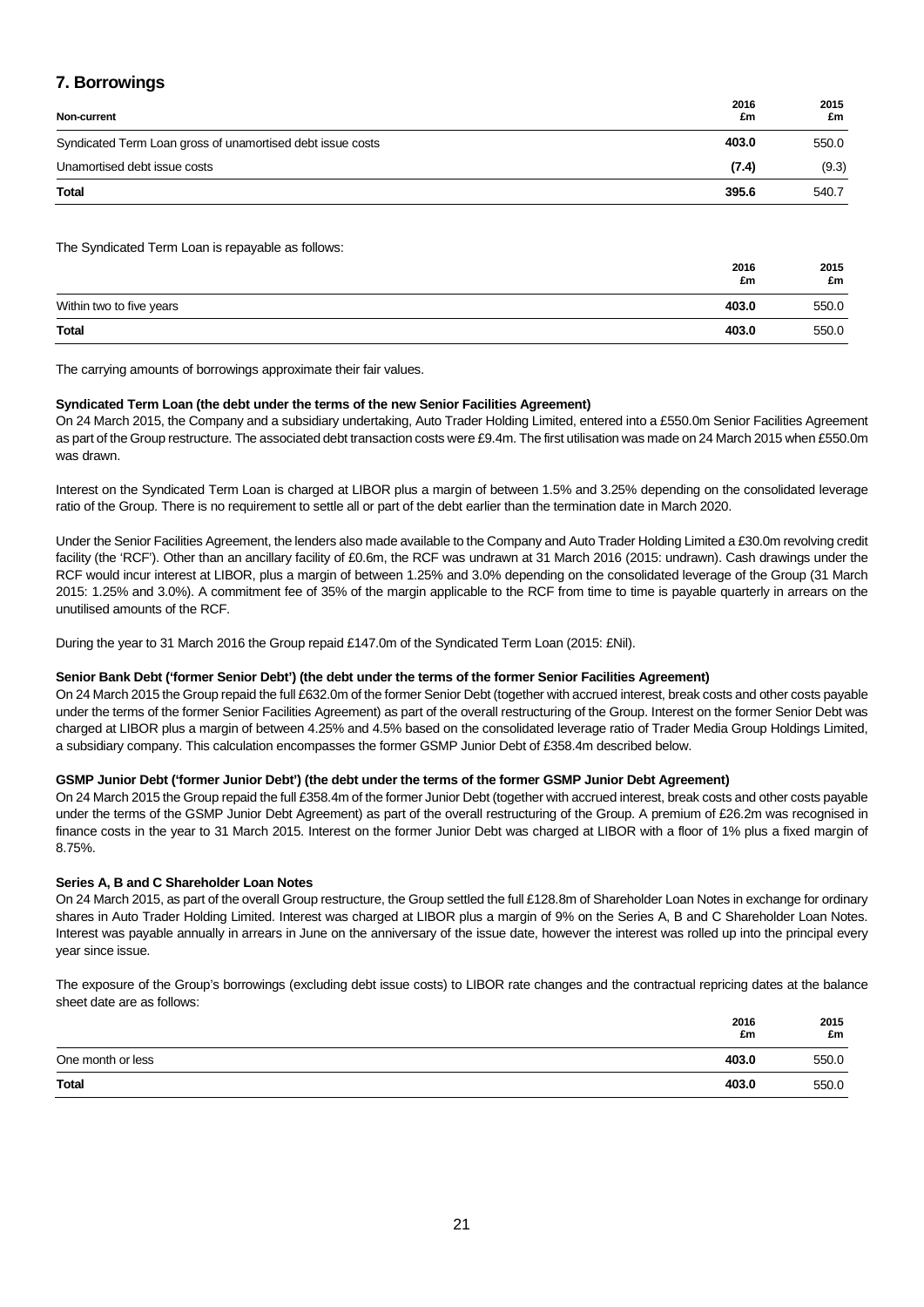## **8. Cash generated from operations**

|                                                                                                            | 2016<br>£m | 2015<br>£m |
|------------------------------------------------------------------------------------------------------------|------------|------------|
| Profit before taxation including discontinued operations                                                   | 155.0      | 12.8       |
| Adjustments for:                                                                                           |            |            |
| Depreciation                                                                                               | 2.8        | 2.5        |
| Amortisation                                                                                               | 7.8        | 10.0       |
| Profit on disposal of property, plant and equipment                                                        |            | (1.2)      |
| Share-based payments charge (excluding associated NI)                                                      | 2.3        | 3.7        |
| Finance costs                                                                                              | 14.6       | 122.3      |
| Finance income                                                                                             |            | (0.1)      |
| <b>IPO</b> costs                                                                                           |            | 1.5        |
| Changes in working capital (excluding the effects of disposals and exchange differences on consolidation): |            |            |
| Trade and other receivables                                                                                | (2.6)      | (1.5)      |
| Trade and other payables                                                                                   | 5.3        | 2.3        |
| Provisions                                                                                                 | (5.1)      | (7.5)      |
| Cash generated from operations                                                                             | 180.1      | 144.8      |
| The cash flows of discontinued operations are as follows:                                                  |            |            |
|                                                                                                            | 2016<br>£m | 2015<br>£m |
| Cash generated from operations                                                                             |            | (0.1)      |
| Taxation                                                                                                   |            | (0.1)      |
| Operating cash flows                                                                                       |            | (0.2)      |
| Investing cash flows                                                                                       |            | 3.4        |

**Total cash flows** – 3.2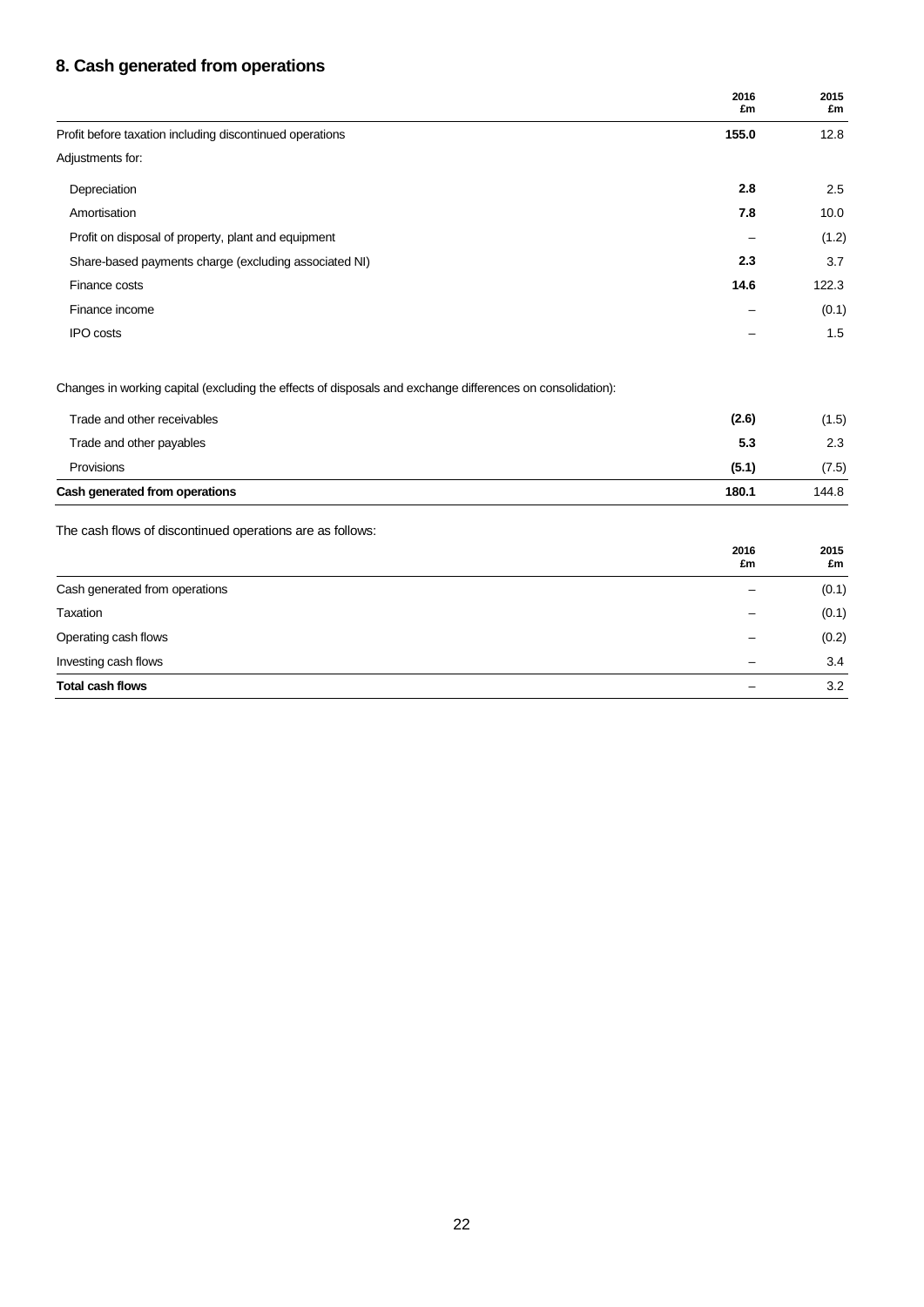## **9. Related party transactions**

Prior to 24 March 2015 a subsidiary company Auto Trader Holding Limited was jointly controlled by Crystal A Holdco S.à r.l. and Crystal B Holdco S.à r.l. The shareholder companies had made loans to and held preference shares in Auto Trader Holding Limited. Ed Williams and Chip Perry, Directors of Auto Trader Holding Limited, had also issued Shareholder Loan Notes to and held preference shares in Auto Trader Holding Limited.

On 24 March 2015, as part of the overall restructuring of the Group, the Shareholder Loan Notes and related accrued interest, preference shares, preference share premium and accrued dividends were converted into share capital of Auto Trader Holding Limited. On 24 March 2015 all shares in Auto Trader Holding Limited were exchanged for shares in Auto Trader Group plc via a share-for-share exchange.

The balances at the end of the period including accrued interest, dividends payable on these debt and equity instruments and the premium on the preference shares are disclosed below:

|                                                  | 2016<br>£m | 2015<br>£m |
|--------------------------------------------------|------------|------------|
| Shareholder loans and accrued interest           |            |            |
| Crystal A Holdco S.à r.l.                        |            |            |
| Crystal B Holdco S.à r.l.                        |            |            |
| Ed Williams                                      |            |            |
| Chip Perry                                       |            |            |
| Preference shares, premium and accrued dividends |            |            |
| Crystal A Holdco S.à r.l.                        |            |            |
| Crystal B Holdco S.à r.l.                        |            |            |
| Ed Williams                                      |            |            |
| Chip Perry                                       |            |            |
| Interest charged to the Income Statement         |            |            |
| Crystal A Holdco S.à r.l.                        |            | (4.9)      |
| Crystal B Holdco S.à r.l.                        |            | (8.0)      |
| Ed Williams                                      |            |            |
| Chip Perry                                       |            |            |

The annual interest accrued on the Shareholder Loan Notes has been rolled into the principal each year since issue. Interest accrued on Shareholder Loan Notes was rolled up into the principal on 24 March 2015 prior to the Group restructure.

During the year ended 31 March 2015 additional loans of £15.7m were made to Crystal B Holdco S.à r.l. These loans were unsecured, non-interest bearing and repayable on demand. The total loan balance of £20.9 million was waived and released as payment for the repurchase of A ordinary shares during the year ended 31 March 2015.

During the year ended 31 March 2015 a subsidiary undertaking, Auto Trader Holding Limited, made loans of £1.4m and £2.2m to Crystal A Holdco S.à r.l. and Crystal B Holdco S.à r.l. respectively. These loans were unsecured, non-interest bearing and repayable on demand. On 6 March 2015 the loans were settled through the issue of a dividend in kind.

Apax Europe VIII GP Co. Limited, a fund advised by Apax Partners LLP, received £Nil for the provision of Directors' services to the Group during the year (31 March 2015: £0.1m). The balance outstanding at the end of the year was £Nil (31 March 2015: £Nil).

Prior to 24 March 2015 funds advised by Apax Partners LLP held £15.0m of the former Junior Debt. The fund received interest and was subject to the same terms of the GSMP Junior Debt Agreement as all other former syndicate members.

In the year ended 31 March 2015 certain Group companies traded with companies in which the funds advised by Apax Partners LLP have an interest. Trading was in the normal course of operations and on an arm's length basis. During the year to 31 March 2015 funds advised by Apax recharged £0.1m of costs to the Group. A balance of £Nil was outstanding at 31 March 2015.

### **Transactions with Directors and key management**

Loans made on an arm's length basis in a previous year to certain members of key management were fully repaid in the year ended 31 March 2015.

On 4 July 2014 Auto Trader Holding Limited gifted 19,838 E Ordinary shares of £0.001 each to certain Directors and members of key management. The nominal value of these shares of £19.84 was fully paid up in cash by a third party individual.

On the same day the following shares were issued to certain Directors and members of key management for aggregate cash consideration of: